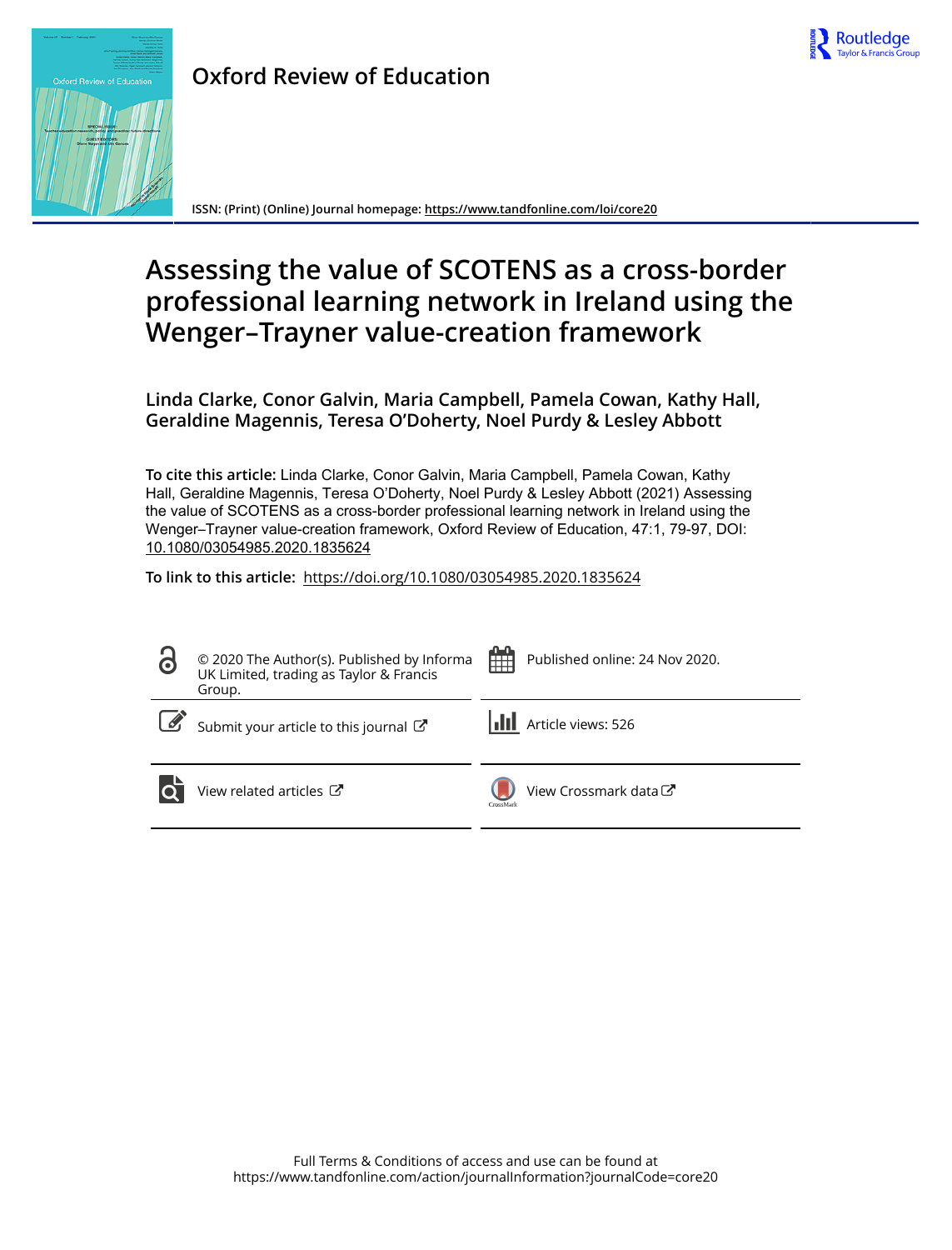

**a** OPEN ACCESS **a** Check for updates

# **Assessing the value of SCOTENS as a cross-border professional learning network in Ireland using the Wenger– Trayner value-creation framework**

Linda Clarke<sup>a</sup>, Conor Galvin<sup>b</sup>, Maria Campbell<sup>[c](#page-1-1)</sup>, Pamela Cowan<sup>[d](#page-1-1)</sup>, Kathy Hall<sup>e</sup>, Geraldine Ma[g](#page-1-4)ennis<sup>f</sup>, Teresa O'Doherty<sup>g</sup>, Noel Purdy **D**<sup>h</sup> and Lesley Abbott<sup>i</sup>

<span id="page-1-4"></span><span id="page-1-3"></span><span id="page-1-2"></span><span id="page-1-1"></span><span id="page-1-0"></span>aSchool of Education, Ulster University, Coleraine, Northern Ireland; <sup>b</sup>School of Education, University College, Dublin, Ireland; 'Education Department, St Angela's College, Sligo, Ireland; <sup>d</sup>School of Social Sciences, Education and Social Work, Queen's University, Belfast, Northern Ireland; <sup>e</sup>School of Education, University College Cork, Cork, Ireland; <sup>f</sup>Education Department, St Mary's University College, Belfast, Northern Ireland;<br><sup>g</sup>Office of the President Marino Institute of Education, Dublin, Ireland: hDepartment of Teacher Education Office of the President, Marino Institute of Education, Dublin, Ireland; <sup>h</sup>Department of Teacher Education, Stranmillis University College, Belfast, Northern Ireland; i School of Education, Ulster University, Northern Ireland

#### <span id="page-1-5"></span>**ABSTRACT**

SCoTENS (the Standing Conference on Teacher Education North and South) is a unique network of teacher educators from north and south of the Irish border. Funded by government departments and membership institutions across the island, it is facing a range of potential uncertainties. This study is an attempt to map the values and impacts of a complex boundary object. A framework designed by Wenger–Trayner was adapted to create a bespoke research tool. This was deployed to collect data in semi-structured conversations (cross-border pairs of respondents) and in monologues from individual contributors. The study permitted researchers to access both the breadth (from a range of stakeholders) and depth (from immediate to transformative) of significances and to capture the unique flavours and forms of perceived values across this terrain. Sustaining this vulnerable and valuable network in an uncertain future will be usefully informed by these findings.

#### **KEYWORDS**

Teacher Education; values; networks; SCoTENS; Wenger; Brexit; Ireland

# **1. Introduction**

#### *1.1 The value imperative*

<span id="page-1-6"></span>SCoTENS (the Standing Conference on Teacher Education North and South) is a unique network of teacher educators from north and south of the border which separates Northern Ireland from the Republic of Ireland. SCoTENS was first conceived following the Belfast /Good Friday Agreement in 1998 (Coolahan, [2008\)](#page-18-0) and formally established in 2003. So, whilst its *raison d'être* lies in peace building, SCoTENS' objectives are focused primarily on cross-border co-operation for the enhancement of teacher education on the island of Ireland. We believe SCoTENS is the only network of its kind in the world operating across a contested border; this is where the network's value imperative rests. The members of SCoTENS are drawn from the full range of stakeholder institutions for

**CONTACT** Linda Clarke 2 Im.clarke@ulster.ac.uk **South Act Education, Ulster University, Coleraine BT52 1SA,** Northern Ireland

© 2020 The Author(s). Published by Informa UK Limited, trading as Taylor & Francis Group.

This is an Open Access article distributed under the terms of the Creative Commons Attribution-NonCommercial-NoDerivatives License (http://creativecommons.org/licenses/by-nc-nd/4.0/), which permits non-commercial re-use, distribution, and reproduction in any medium, provided the original work is properly cited, and is not altered, transformed, or built upon in any way.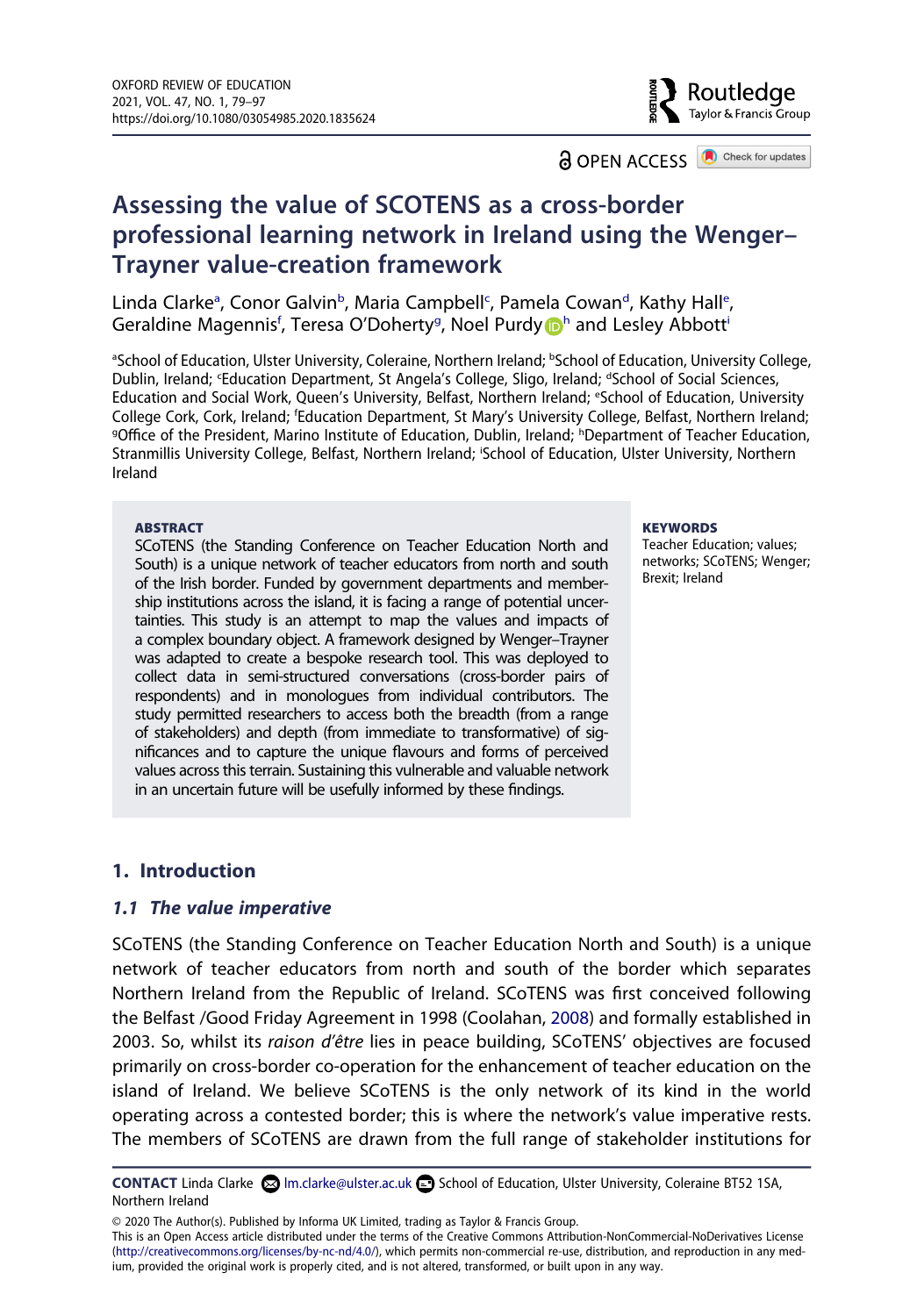80  $\left(\bigcirc\right)$  L. CLARKE ET AL.

teacher education across the island. SCoTENS organises an annual conference (including roundtables for doctoral researchers) and a cross-border student–teacher exchange. It also provides seed-funding which supports collaboration between groups of teacher educators in designing, developing and implementing small-scale, north/south research projects. The scale of achievement relating to this has been reported elsewhere (Clarke et al., [2018;](#page-18-1) Galvin, [2018](#page-18-2)).

<span id="page-2-1"></span><span id="page-2-0"></span>Now in its seventeenth year, SCoTENS is facing into a situation with unpredictable consequences for its work. This paper reports on an ongoing study into the challenges facing SCoTENS in a post-Brexit world and the articulation of its value as a unique, allisland network. By focusing systematically on what SCoTENS has done to date and its activities – through the voices and insights of those involved – the paper offers an authoritative and timely reading of the organisation, its value, and its work. Values are of course intimately linked to activities and present in both *tangible* and *intangible* form (Kaplan & Norton, [2004](#page-18-3)). Through an exploration of collective and personal narratives, this paper addresses the question of what counts as value for SCoTENS and why this is important not only for the organisation but also beyond (cf O'Doherty & Hall, [2018](#page-18-4); O'Toole, [2018\)](#page-18-5). As such, this paper is intended to be useful for those who would wish to better understand the importance of cross-border professional learning and research networks within such contexts. Additionally, this study of cross-border co-operation can feed into the necessary post-Brexit debate about the future challenges of working across a border on the island of Ireland (O'Keeffe & Creamer, [2019](#page-18-6)).

<span id="page-2-6"></span><span id="page-2-5"></span><span id="page-2-4"></span><span id="page-2-3"></span><span id="page-2-2"></span>Drawing on a *value-creation framework* based in social learning theory (Wenger-Trayner & Wenger-Trayner, [2015a;](#page-19-0) B. Wenger-Trayner et al., [2017\)](#page-19-1), the SCoTENS steering committee has been involved for some time now in a shared *professional learning journey*  (Vanassche & Kelchtermans, [2016\)](#page-18-7).<sup>[1](#page-15-0)</sup> Our use of this framework focuses on a series of five inter-related, operational dimensions of value for professional learning, along with their strategic and enabling underpinnings. We address in particular the following foundational aspects of this value in the paper:

- *Immediate & Potential Value* which refers to the experiences that people have when they engage with SCoTENS and the knowledge, insights, new relations, and so on, that result;
- *Applied & Realised Value* which concerns what SCoTENS has been able to achieve through its work and the difference the network has made in regard to better mutual understanding among teacher educators and revisioned praxis around teacher education in Ireland; and
- *Transformative Value* which foregrounds particularly significant changed and sustained practices and perspectives on professional learning emerging from the activities of SCoTENS since it began its work.

# **2. Research approach and design**

# *2.1 Research context and theoretical framework*

A number of considerations have been fundamental in shaping the decision to undertake a deep, value-creation analysis of SCoTENS and the direction that analysis has taken. First,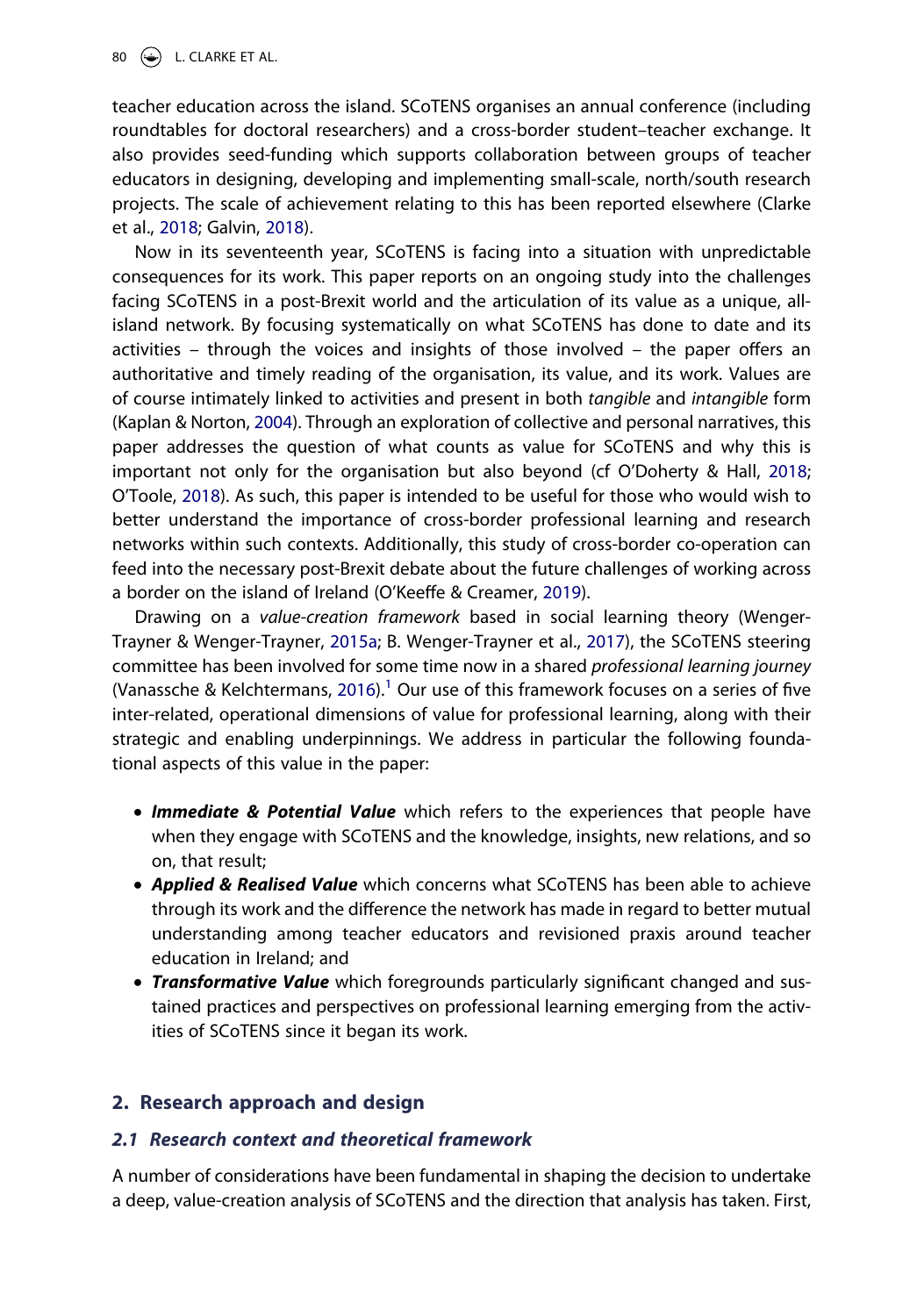<span id="page-3-2"></span>a review of SCoTENS undertaken by Professor John Furlong and a team from Oxford University (Furlong et al., [2011\)](#page-18-8) suggested that it was advisable to revisit our priorities and practices as an organisation at regular intervals. The occasion of our 15th annual conference provided such an opportunity. Additionally, the collapse in 2017 of the powersharing government in Northern Ireland had a significant and unexpected consequence for the Conference funding stream; northern departments retrenched on all expenditure and, despite representations from different sectors of the teacher education community in Northern Ireland, withdrew all northern funding. It has not been reinstated. Fortunately, the southern funding remains in place and SCoTENS has been able to grow its support base among teacher education interests, counteracting to some degree this loss. Nevertheless, it was a sobering moment and emphasised the need to revisit our activities to find ways of validating and making more visible publicly the work that we do.

<span id="page-3-0"></span>The SCoTENS steering committee members are educationalists from a variety of traditions and professional/practice backgrounds. It should be unsurprising then that we embraced the opportunity presented by the research as a *learning* one, and that, epistemologically and conceptually, the study we designed builds on *professional learning research* (Vanassche & Kelchtermans, [2016\)](#page-18-7) in an interpretative tradition, draws on *discourse-studies* practice (Braun & Clarke, [2006](#page-18-9); Krzyżanowski & Forchtner, [2016\)](#page-18-10), and is informed by a *social history* approach (Evans, [2008](#page-18-11)). The defining *métier* is a *value-creation framework* (Wenger-Trayner & Wenger-Trayner, [2015a;](#page-19-0) B. Wenger-Trayner et al., [2017](#page-19-1)) based in social learning theory.

#### <span id="page-3-1"></span>*2.2 Research methodology*

# *2.2.1 The Wenger-Trayner framework*

In line with our theoretical stance and the decision to view the research as an opportunity for a shared, professional learning journey, we needed to identify a methodology that would both facilitate and help structure the series of conversations necessary to foreground the practices, values and hopes that characterise individual and collective participation in the activities of SCoTENS since its formation. This needed to be sophisticated enough to capture the considerable nuances involved in SCoTENS' work and the diachronic nature of SCoTENS' development but also open enough to allow participants to hold honest and critical conversations around the full range of SCoTENS' activity: student exchange; research collaboration; seed-funding of small-scale north-south projects; the annual conference with its workshops, seminars, keynotes and networking opportunities; and so on.

<span id="page-3-3"></span>In Wenger's earlier work he develops the notion of a community of practice (Wenger, [1998\)](#page-19-2) to explain how people are constantly engaged in the pursuit of shared enterprises which bring about collective learning: 'As we define these enterprises and engage in their pursuit together, we interact with each other and with the world accordingly. In other words we learn' (Wenger, [1998,](#page-19-2) p. 45). It is this collective learning that results in practices, and as he argues, these practices are 'the property of a kind of community created over time' (Wenger, [1998](#page-19-2), p. 45). More recently, Wenger-Trayner and Wenger-Trayner [\(2015a\)](#page-19-0) outline a framework where 'knowledgeability' is developed through our relations not just within any single community of practice (which leads to 'competence') but in relation to a multiplicity of practices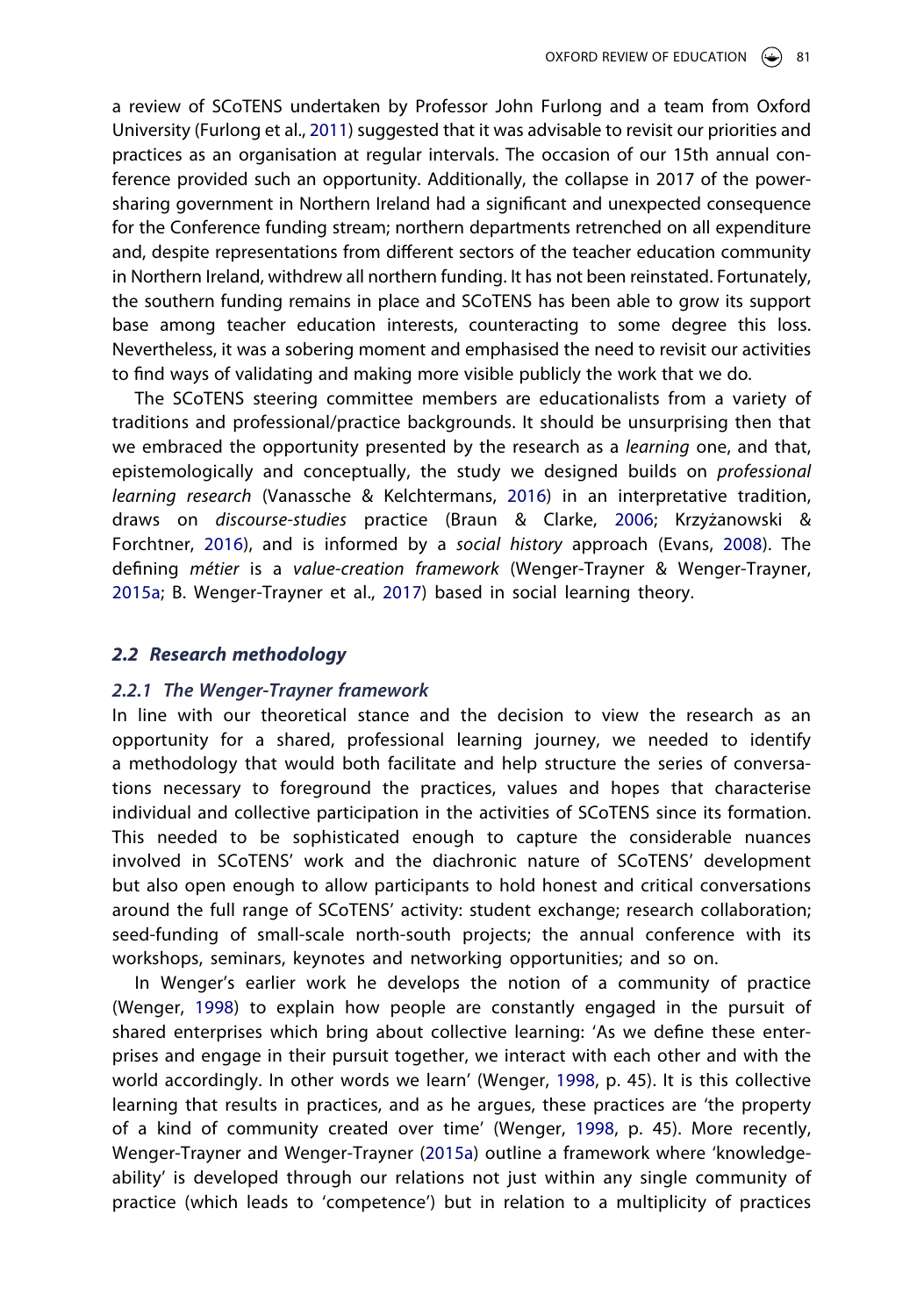82  $\left(\bigstar\right)$  L. CLARKE ET AL.

<span id="page-4-0"></span>across a landscape, where boundaries of practice are unavoidable. Such boundaries in such complex landscapes of practice are however always 'interesting places' (Wenger-Trayner & Wenger-Trayner, [2015a](#page-19-0), p. 18) offering the potential for boundary encounters, 'brokering' at the edge of the landscape (Kubiak et al., [2015\)](#page-18-12), and boundary crossing leading to novel learning, innovation and progress not just for individuals but for communities. In this way boundaries are referred to as 'learning assets'. Wenger-Trayner and Wenger-Trayner [\(2015a](#page-19-0)) thus describe learning as a formative journey through a social landscape of practices, crossing boundaries, experiencing interactions; an identity-shaping trajectory through a landscape which at times can be welcoming but also at times exclusionary or marginalising, producing experiences of identification but also of dis-identification. B. Wenger-Trayner et al. ([2017\)](#page-19-1) propose a further variation on the original value-creation framework so that it can double as a planning template. They note that although the framework was originally intended to frame retrospective assessments of learning from communities of practice, some communities had also begun to use the framework to prospectively create a vision and plan their activities, setting aspirations, considering conditions, and establishing risks and mitigation strategies.

Within both the original and newer frameworks seven *value-creation cycles* are presented where engagement in social learning can produce *immediate value* such as enjoying the company of like-minded people; *potential value* such as insights, connections, or resources; *applied value* creatively drawing on these insights, connections, or resources to change what we do; *realised value* through changes in practice that make a difference to what matters; *transformative value* through the transformation of people's identities or the broader environment; *strategic value* through engagement with relevant stakeholders; and *enabling value* where individuals learn how to enable social learning. See [Figure 1](#page-5-0).

# *2.2.2 Narratives as windows into value*

Value creation needs to be approached in the context of personal and collective narratives. Narratives provide an angle on what learning is taking place (or not) and thus what value is created (or not). The Wenger–Trayners talk about narratives as accounts and as aspirations, both of which have implications for our study in relation to evidence to be assembled and examined. As accounts of what has happened and is happening in the everyday, 'ground' narratives concern formative events that shape the community. From such narratives we were able to identify thematic accounts around aspects such as the events that have shaped SCoTENS, the activities that members engage in/interactions and experiences that characterise these, aspirations regarding networking/participating in SCoTENS activities, and understandings of success. These kinds of accounts unpack to a considerable degree expected/hoped for value. They also suggest that tensions between personal and collective narratives and between everyday and aspirational narratives create a valuable space for learning. The power of the framework to facilitate capture of both retrospective and prospective views on value also proved particularly useful.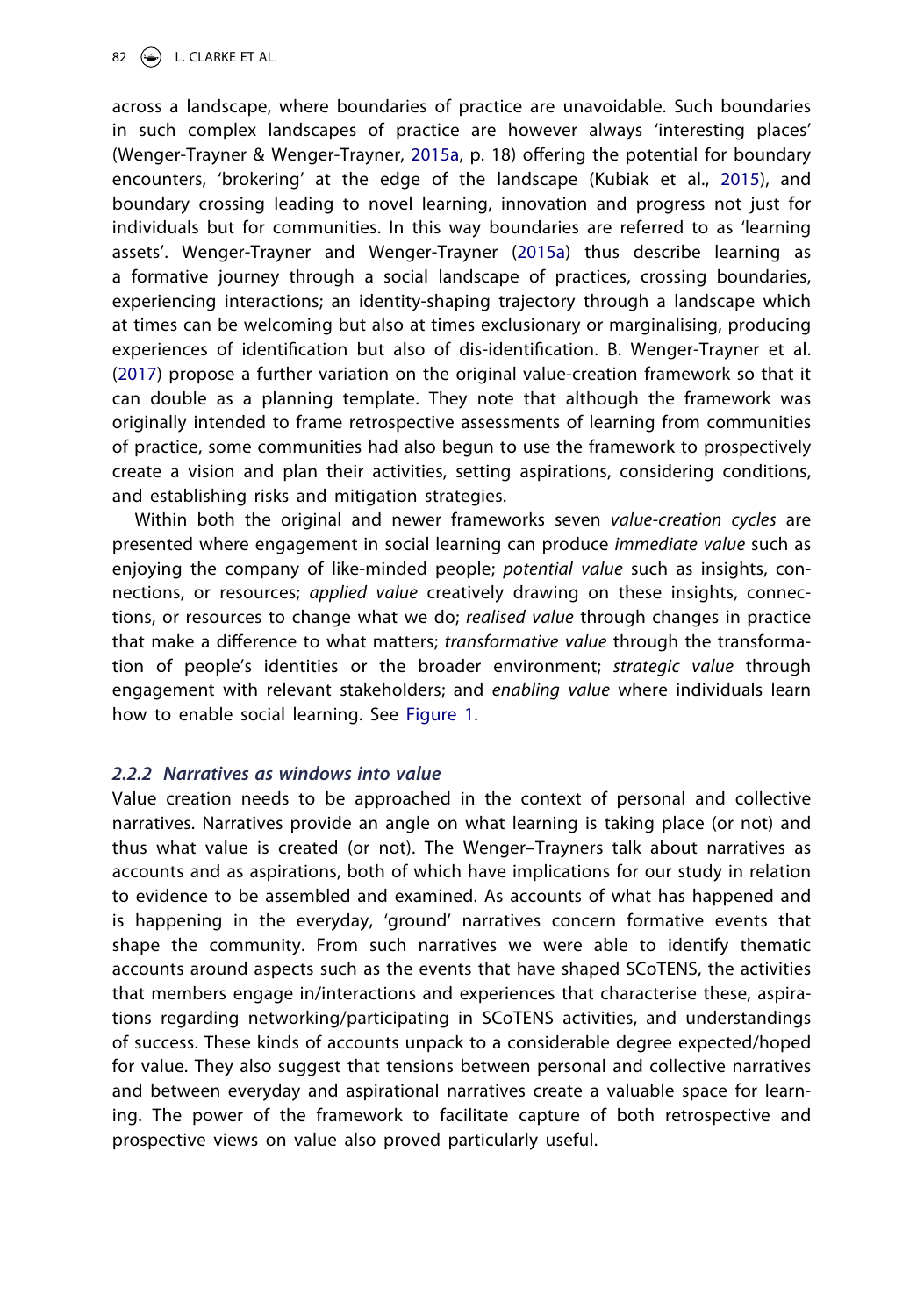<span id="page-5-0"></span>

<span id="page-5-2"></span>**Figure 1.** Value Creation Cycles framework (E. Wenger-Trayner et al., [2015\)](#page-19-3).

# *2.3 Research question and methods*

The overarching purpose behind the research was to capture – through personal and collective narratives – considered views on the value of their SCoTENS activities from across the widely diverse membership of the SCoTENS community and so better understand their reasons for participation. Essentially, the core question was: *What is the value of SCoTENS and its various activities to its membership?* Research participation was by open call, augmented as necessary by invitations to individuals and dyads to fill a stratified sampling frame that represented the range of SCoTENS activities since its inception.

The data collection involved seeking the views of stakeholders who were invited to record their 'SCoTENS Stories'. Typically, stories were collected from north-south pairings, for example, from two researchers who worked together on a particular SCoTENS-funded project, or pairs from the student–teacher exchanges. To ensure comprehensive coverage of the sampling frame, personal/individual stories were also elicited in several cases. Participant category, role, and jurisdictions are shown in [Table 1.](#page-5-1) These are broadly

| Table 1. Participants by Respondent category, activity, and jurisdiction. |                                       |              |
|---------------------------------------------------------------------------|---------------------------------------|--------------|
| Respondent category                                                       | Number Involved                       | Jurisdiction |
| Leadership within SCoTENS: the founding members of SCoTENS                | one pair                              | 1N, 1S       |
| <b>SCoTENS</b> secretariat                                                | one individual                        | 1N and S     |
| Student teacher exchange participants                                     | two pairs (4 in total)                | 2N, 2S       |
| Doctoral Roundtable participants                                          | seven individuals                     | 2N, 5S       |
| Participation in the SCoTENS Annual Conference                            | two individuals                       | 2S           |
| Participation in seed funded research projects                            | three pairs and three individuals (9) | 3N, 6S       |
| <b>SCoTENS</b> committee members                                          | two pairs and one individual (5)      | 2N, 3S       |

<span id="page-5-1"></span>**Table 1.** Participants by Respondent category, activity, and jurisdiction.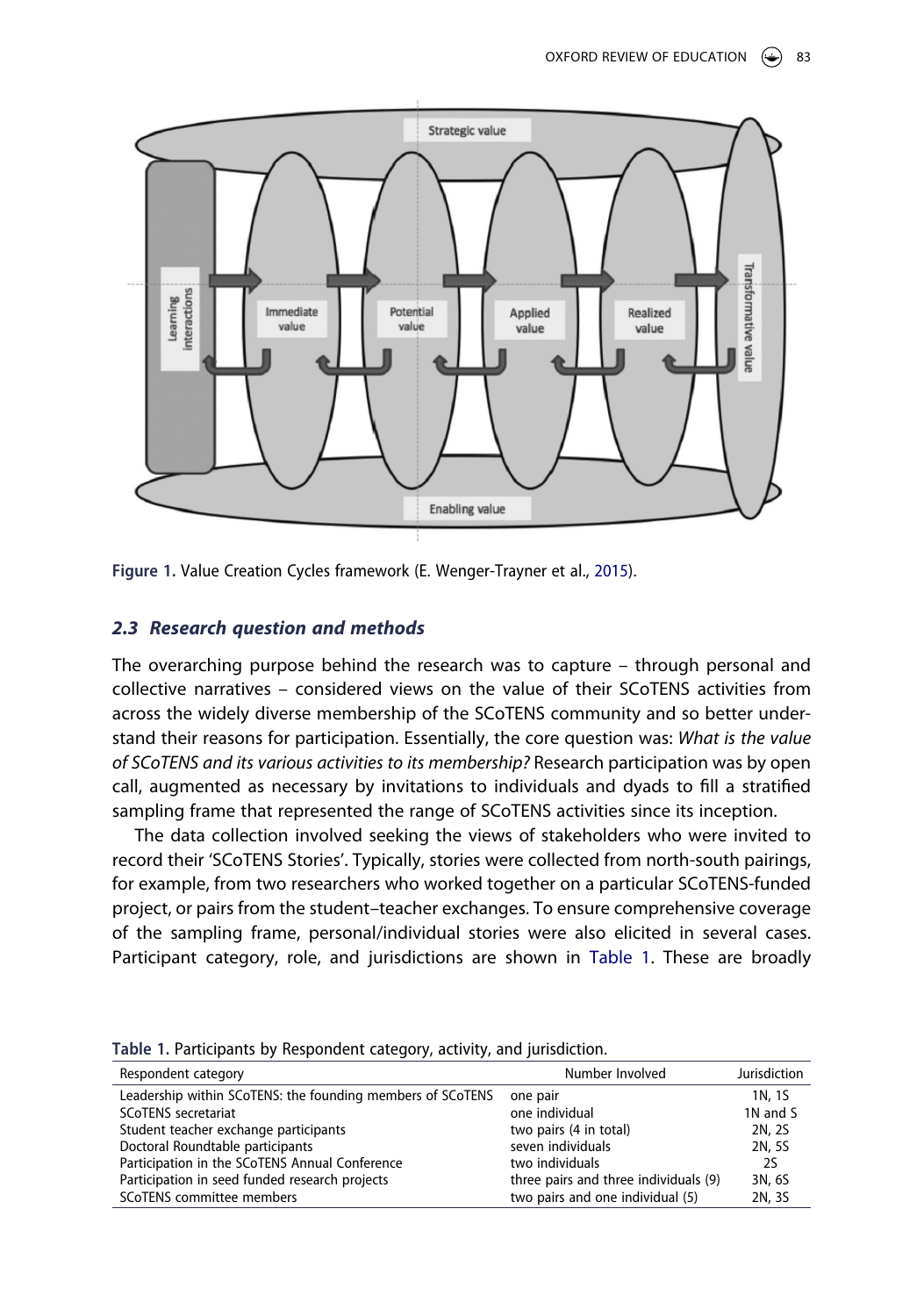reflective of participation in the Annual Conference from members North and South and are also indicative of the full extent of SCoTENS activity.

The *SCoTENS Stories* narratives were initialised and guided in each case by a set of prompt cards based on elements of the Wenger-Trayner framework. These developed out of work at SCoTENS 2017 when committee members along with Etienne Wenger annotated the value-creation framework with reference to the purposes and activities of SCoTENS and were designed to be self-administered. This offered considerable discursive advantages as a method. For instance, participants had the freedom to discuss the cues on the prompt cards in a free-flowing manner and at their own pace. Additionally, the momentum could be sustained through two professional colleagues motivated to discuss common experiences. Nevertheless, there were some concerns around the risk inherent in this approach. Participants could stray from a particular cue, or perhaps fail to identify which value they were discussing although it was largely clear from the context and cues. Heron and O'Brien ([2019](#page-18-13)) who used an analogous 'Listening Rooms' approach also noted some issues arising from a lack of verbal prompts or probes by an interviewer to extend, develop or clarify points. These proved largely unfounded, however, and the potential advantages outweighed any such drawbacks.

<span id="page-6-3"></span><span id="page-6-2"></span>Krzyżanowski and Forchtner [\(2016\)](#page-18-10) suggest that while there is no single, correct way to analyse and present qualitative data, a discourse-studies approach can offer valuable insights into both individualised and collective *agentic action* (Richardson, [2015](#page-18-14)) and help foreground the institutional forces which support or inhibit such action. In addition, Cohen et al. [\(2011\)](#page-18-15) point out that qualitative analysis is 'heavy on interpretation' of which there can be many versions which is both 'their glory and their headache' (p. 537).

<span id="page-6-1"></span>With this in mind, the SCoTENS Stories audio files were transcribed fully, the data then coded/described, thematic patterns identified, and similarities and differences in perceptions of value-creation noted. This involved rigorously checking for accuracy, identifying and coding themes and sub-themes by reading and re-reading the data, interpreting and reporting emerging trends and issues (Braun & Clarke, [2006](#page-18-9)). Multiple readings from within the author group added an additional test of truth value to the resulting discussions and verified that the outcomes were well founded. These findings are presented and discussed below.

Full ethical approval for the research was granted by a university college in Northern Ireland covering voluntary informed consent, the right to privacy, the right to withdraw without giving a reason, confidentiality in the processing of the data, and anonymity as far as possible in the report or any other modes of dissemination. This accords with both the British Educational Research Association guidelines (British Educational Research Association, [2018\)](#page-18-16) and Educational Studies Association of Ireland (ESAI) practices and protocols, and of course with the ethical stance of SCoTENS itself.

# <span id="page-6-0"></span>**3. Findings**

Findings from the research are presented and discussed under headings drawn from the Wenger-Trayner value-creation framework: immediate & potential; applied & realised; and transformative. This allows for some meaningful exploration of the many views and voices captured by the research.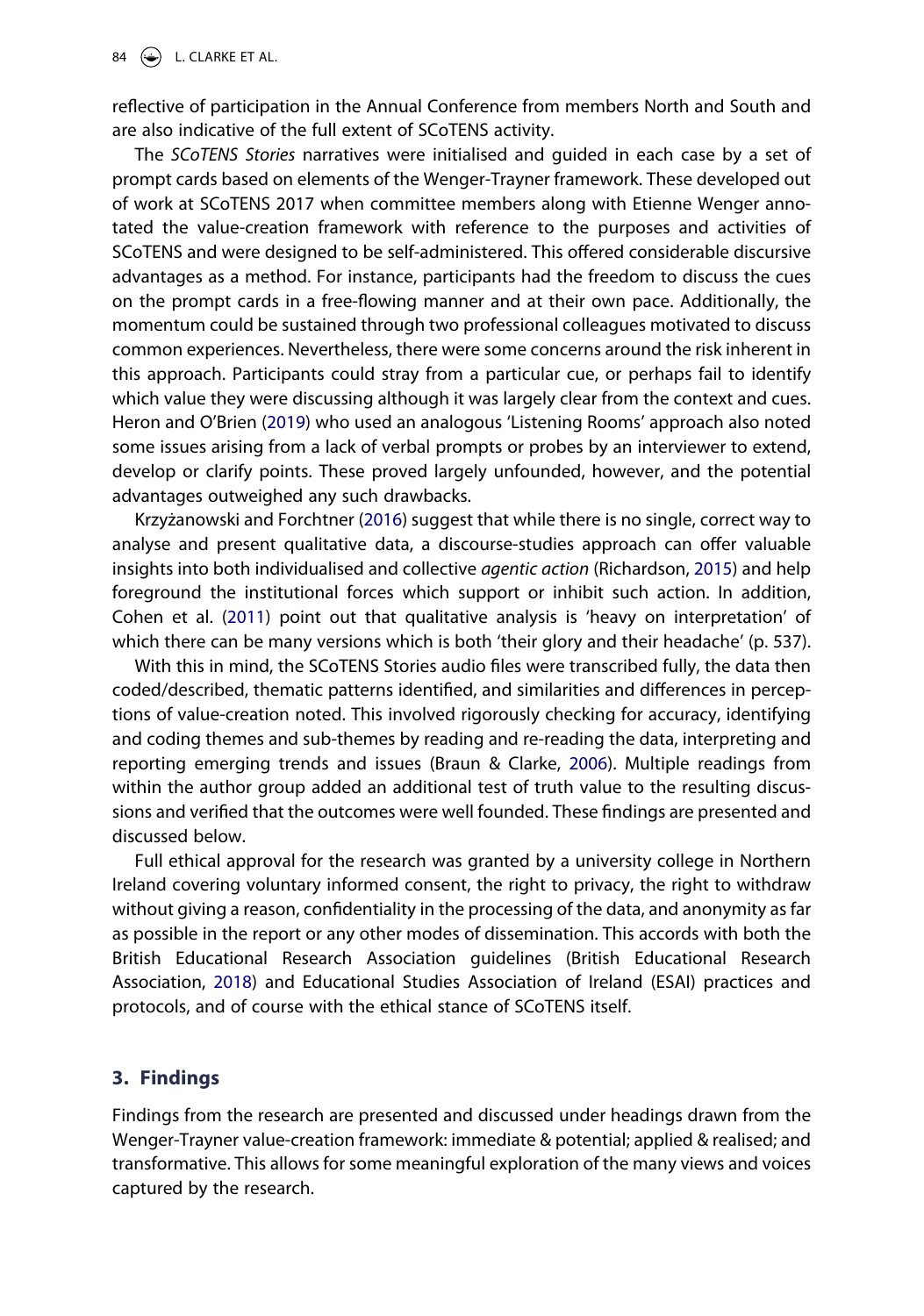#### *3.1 Immediate and potential value*

Value cycles/activities can produce Immediate & Potential Value for an organisation or network when they provide experiences in which people can engage in order to generate knowledge, insights, new relations, and so on.

We see both a strong understanding of the need for this and a number of interesting examples of such engagements noted in the conversations between participants in SCoTENS activity, particularly among the founding members (FM) and secretariat (Sec) when they talk about the early days of the organisation. For instance, considerable value was seen to rest in getting the Education Departments in both jurisdictions to engage with, and fund, the initial SCoTENS programme. It meant unprecedented levels of direct contact across the border *with people beginning to look at the south for partnerships* (FMn), as well as more openness in conversations about the nature of teacher education across the island. The success involved in gaining this funding was seen as having both individual and institutional value: with initial teacher education (ITE) programme leaders and institutional managers working together in the SCoTENS Committee, and younger colleagues meeting at conferences and in student–teacher exchanges, thereby fostering professional development and cross-border insights:

. . . the immediate value was the impact of [bringing together] so many perspectives; people co-operating, people working hard, people engaging in research, people tossing out new ideas, that was the [resulting] environment. (*FMs*)

Similarly, the incorporation of SCoTENS as a cross-border network centred around the pragmatics of financial support for teacher education represented from a secretariat perspective *a very good example of cross-border co-operation and networking . . . very much within our objective and our mission (Sec).*

From the outset, there was evident commitment to share expertise to benefit northsouth teacher education, and a *very collegial atmosphere (Sec)* that produced valuable outputs and outcomes. The more tangible of these would include the inaugural SCoTENS Conference, the first ventures into seed-funding and cross-border student–teacher exchanges. The latter was seen by the student–teacher respondents (ST) as offering huge potential to *experience very different classroom settings that supported professional development differently* and they valued particularly how their *confidence increased as they worked in a cross-border team, encountering different curricula, and [using] new teaching skills acquired during the practicum* (*STn,s*). Additionally, the potential for conference proceedings as well as annual research and activity reports, all disseminated through the SCoTENS website, also represented a potential and very tangible archive of valuable educational resources.

The possibilities resulting from the annual conference and the introduction of the SCoTENS seed-funding scheme for small-scale, north-south research projects were among the activities most highly regarded by respondents. For the two conference participants (CP), meeting colleagues in a cross-national setting, networking and sharing views and experiences took centre stage. The SCoTENS conference was described by one respondent as *a bridge to professional development* (CPn). It was also valued for providing an impetus to conduct cross-national educational research, with immediate and longer-term benefits such as engaging in professional dialogue, learning from more seasoned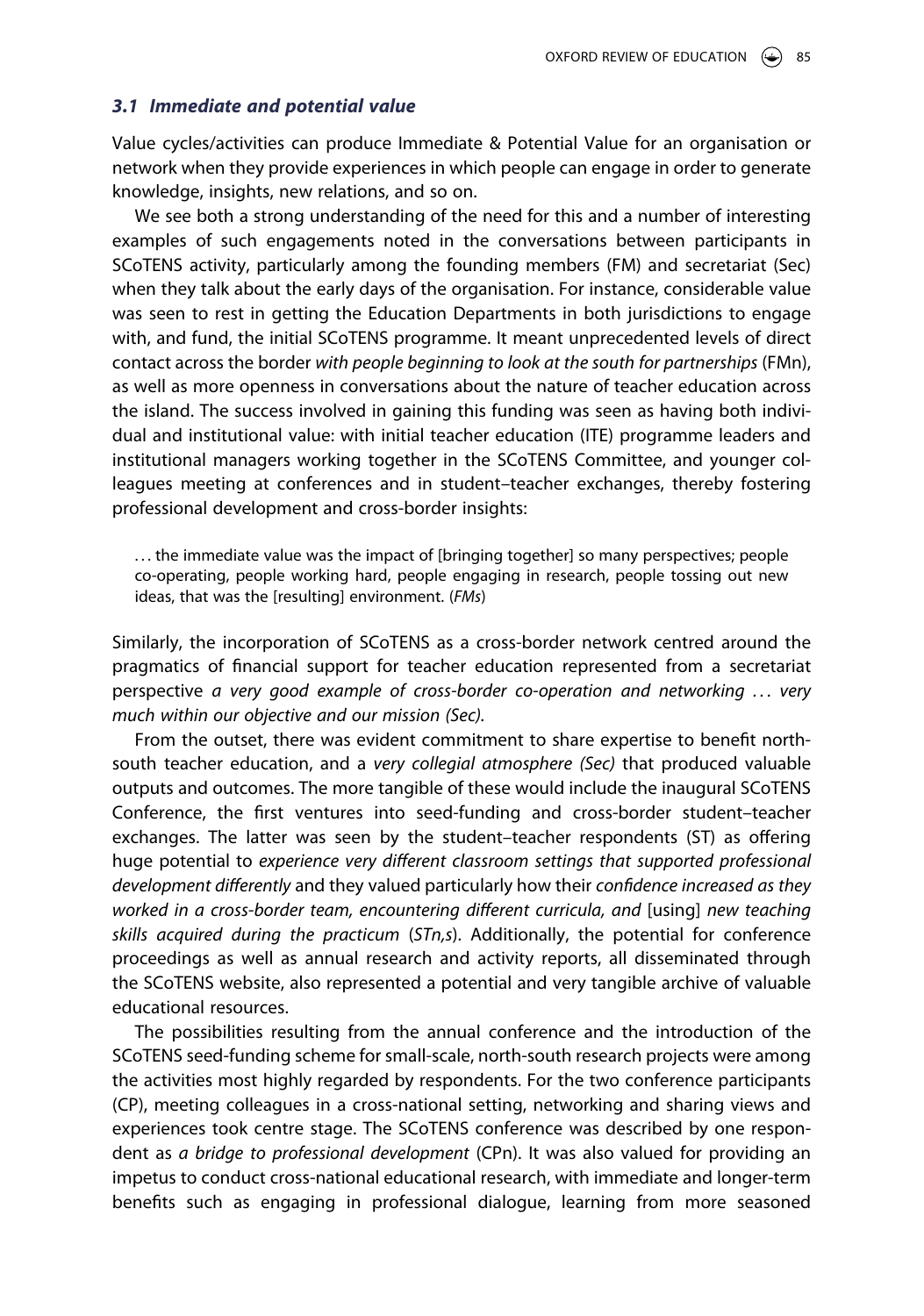86  $\left(\bigcirc\right)$  L. CLARKE ET AL.

practitioners, finding common interests, and instigating subsequent funding applications. As one seed-funded respondent (SFR) noted:

For me as a fledgling researcher ... this was my first external funding application, my first funded project working with anybody. The fact that it was cross-border was a bonus . . . the value of that, even in terms of my career has been enormous . . . (*SFRn*)

This was echoed by their southern partner:

[Our] project ... evolved organically. ... The opportunity that we had to work closely on material that interested us both  $\ldots$  has been a real lynchpin of this project  $\ldots$  to bring together two perspectives which complement each other and, I think, our very strong pedagogical package. (*SFRs*)

It should not be too surprising then to note that the value of SCoTENS as an incipient community of practice was regarded as possibly the programme's most important feature for many of the respondents. One captures it particularly well when they noted that because of SCoTENS there was now . . . *an added value in recognising that there's a community of teacher educators out there (SFRn).*

For SCoTENS committee members (SC), all of the above were of course seen as important. However, it was notable that considerable value was also invested by committee respondents in *agentic collaboration* as a form of highly challenging professional development. This included: being involved in an organisation contributing to the peace process; learning from, and working with, a much wider community within teacher education than previously; and having a *unique platform (SCs)* for broader thinking about values and practices, thereby contributing to a greater all-island vision. Clearly, the levels of connectedness that SCoTENS afforded were seen as of high value. As one committee member put it:

SCoTENS is non-competitive ... [it is] something that is inclusive, is inviting, and ... when you have small institutions ... it allows for breadth of vision, even across the island ... that's really valuable. (*SCs*)

Another affordance relating to the Immediate & Potential value for SCoTENS committee member respondents concerned the simple reality of getting to know, understand and appreciate the often uniquely Irish practices and value bases of teacher education from a wider perspective. Learning about similarities and differences in educational practice at institutional level and, in one case, developing relationships at policy-making level, opened up opportunities for conversations around praxis and policies not otherwise possible. As one committee member noted: *Knowing a second jurisdiction . . . wouldn't have happened without SCoTENS. It does change your way of thinking, and it bodes change. (SCn)*. Considerable mention was also given to how being part of SCoTENS engendered trust, generated *reputational inspiration (SCn)* and – tellingly – fostered a *deep ideological commitment* [to value-based teacher education] *(SCs*) that helped in identifying and addressing sometimes hidden agendas related to teacher education reform, while entirely distanced from politics:

There's a [new] collegiality there that politics doesn't enter into . . . a level of trust because the agenda is shared. It is visible. It is out there. ... people are deeply committed to working together across the nations ... to acknowledge that we're trying to do the same thing. (SCs)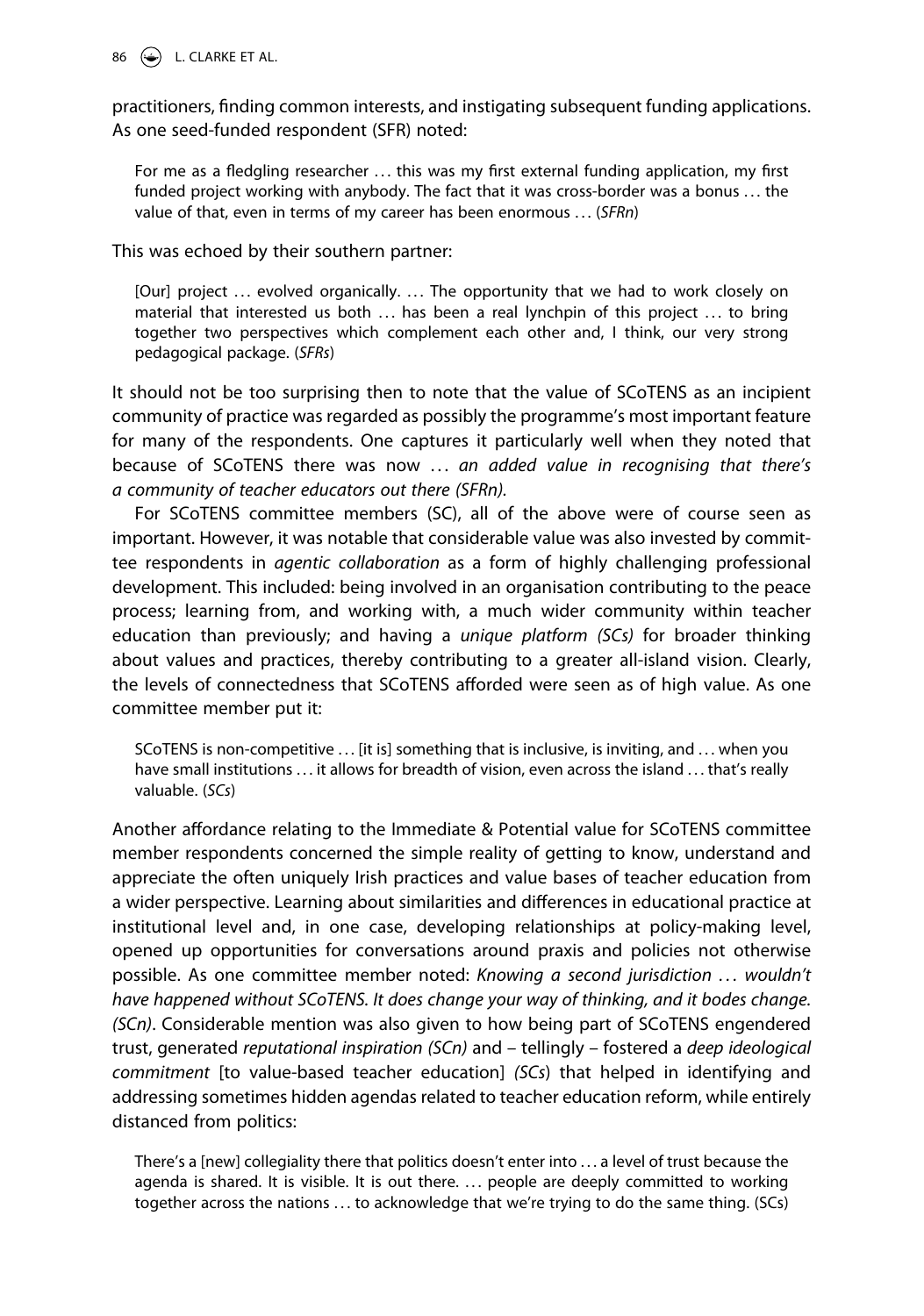#### *3.2 Applied and realised value*

The Wenger–Trayners' subtle distinction between Applied & Realised Value propositions is an interesting one. *Applied value* results when learning from an organisation or a community's activities finds its way into speculative changes in practice and values – essentially, when the community learns from its own outputs, using emerging ideas and new methods, and risks change based on that learning. *Realised value* emerges when those differences and changes start to take root and become part of the procedural, everyday knowledge of the organisation at an individual and collective level. In this way, the community or organisation moves towards some broader good, very much in the manner of a *professional learning journey* (Vanassche & Kelchtermans, [2016](#page-18-7)). Applied and realised value are, therefore, interconnected and even coupled aspects of that learning, with one often melding into the other. We observed several striking examples of this in the commentary by participants across the range of SCoTENS activities, but particularly in conversations between the various SCoTENS Committee members, and among SCoTENS seed-funding recipients.

Aspirations towards extending teacher education communities and networks, expanding cross-border connections, and building research partnerships were all mentioned by SCoTENS Committee respondents. All these can be seen as measures of success from a value-creation perspective and represent considerable change on previous positions. For instance, one noted:

I can have conversations with people who I have now a sustained relationship with. It's beyond oneself . . . there are people in my University for instance, who have connections now with people in the north who wouldn't have them without SCoTENS. (*SCs*)

A second focused more on the experience of SCoTENS as a catalyst for growth as a researcher:

[SCoTENS] quite fundamentally [influenced] me in a number of regards . . . it's made me a better researcher . . . it's introduced me to these other voices, and other research perspectives . . . (*SCs*).

In short, among SCoTENS Committee respondents there was a clear and consistent sense of what one jurisdiction could learn from the other to improve the student–teacher experience, resulting from a growing awareness of teacher education both north and south. In addition, it was noted by several that participating in the breadth of SCoTENS activities allowed members to learn about policy-making which, in turn, affected education values and practice – *far, far beyond teacher education . . . right across the education spectrum (SCs).*

Exploring the possibility of *doing things differently* is seen as an important indicator of applied value, as are increasing levels of technical skill and growing confidence in that skill. It was interesting then to note the near unanimity among SCoTENS seed-fund participants around participating in SCoTENS activities as a conditioning influence on the quality of their research practice. For example, most noted that their design and planning had improved, as had reflective practice and communication skills – all significant elements in improving as research practitioners. They reported now being more confident about conducting collaborative research with a cross-border colleague. Not only did SCoTENS provide (albeit limited) financial resources to support collaborations that would previously not have been conceivable, it also serviced intangibles such as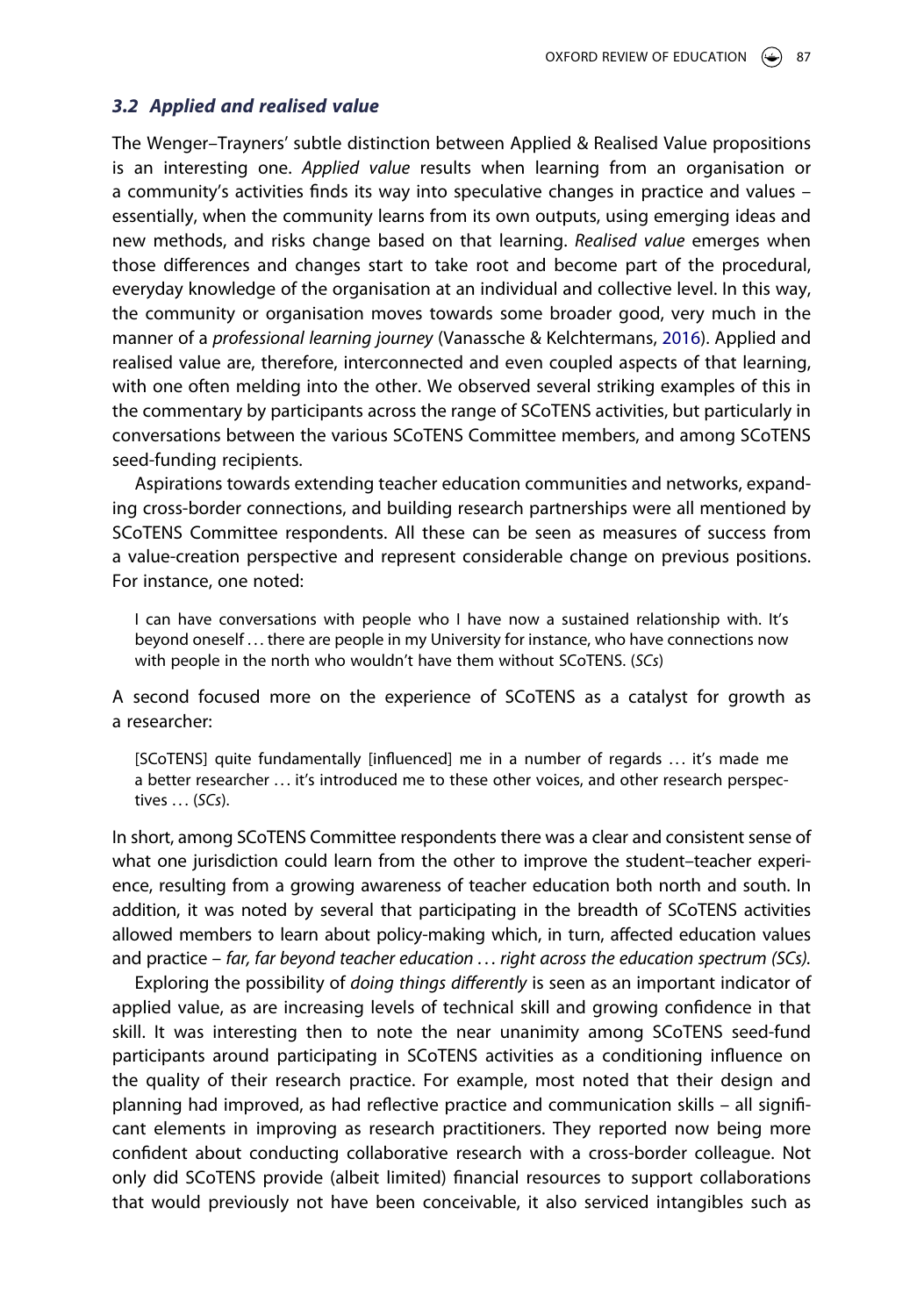88  $\left(\bigcirc\right)$  L. CLARKE ET AL.

allowing recipients to apply more confidently for external funding, providing practice spaces to learn about the research process, and developing better techniques to disseminate findings and outcomes more widely. One respondent noted a wholly unexpected outcome, in that, engaging in SCoTENS-funded, small-scale projects allowed them and their project colleagues to change fundamentally how they taught research practice to their own students: *They're learning the protocols, the parameters, the methodologies and project management that we'd have done with those SCoTENS projects (SFRs).*

Among seed-fund recipients, SCoTENS created opportunities for realised value mainly by supporting sustained development and fostering among novice and newer researchers enduring confidence in themselves, which flowed into every aspect of their academic life; principally as a gradual shift in their teaching, research and general academic reference frames. Working with colleagues in different educational environments also constantly encouraged SCoTENS seed-fund recipients to query their own assumptions – *take a fresh look at things (SFRs)*. Additional realised value also resulted when – through SCoTENS activities such as the conference and doctoral roundtables – more experienced researchers and even conference keynote speakers proved willing to mentor less experienced colleagues by guiding and coaching for strategic planning and dissemination. In the words of one respondent, providing invaluable and enduring insights on . . . *thinking about publications, thinking about conferences . . . (SFRn*), two of the staple concerns in most young researchers' academic life.

In summary, SCoTENS works to be a professional learning nexus that fosters the testing-out and sharing of ideas and new understandings in teacher education. It does this through supporting criticality and a speculative approach to teacher education practice and values, while encouraging its members to risk change based on learning. The true value of this emerges when those SCoTENS sponsored differences and changes start to take root and become part of the procedural, everyday teacher-educator knowledge at an individual and collective level. This encapsulates the kind of culture that has evolved through SCoTENS – one permitting a learning journey to be traced from conversations, to collaborative actions and joint research, all leading to unmistakable changes in both pedagogical and research activity.

# *3.3 Transformative value*

<span id="page-10-0"></span>Strong teacher education is widely acknowledged as a transformative, broadly reflective venture. It is interesting, therefore, to note the number of references made by the research participants to this aspect of value provided by SCoTENS experiences – particularly among seed-fund recipients and student teachers who had taken part in north-south exchanges. Transformational is of course sometimes too readily applied to changes in practice and understanding. References to 'transformational' activity are widely used in relation to descriptions of teacher learning but not always problematised or well theorised. This has merit but misses an opportunity to address deeper questions of identity development and professional growth (see for instance, Glanz, [2016](#page-18-17)). One of the strengths of the Wenger-Trayner framework is that it addresses this absence in some depth. In our deployment of their value framework, we drew heavily on ideas of the transformative as *raising practice and understandings to new levels in sustainable ways*, and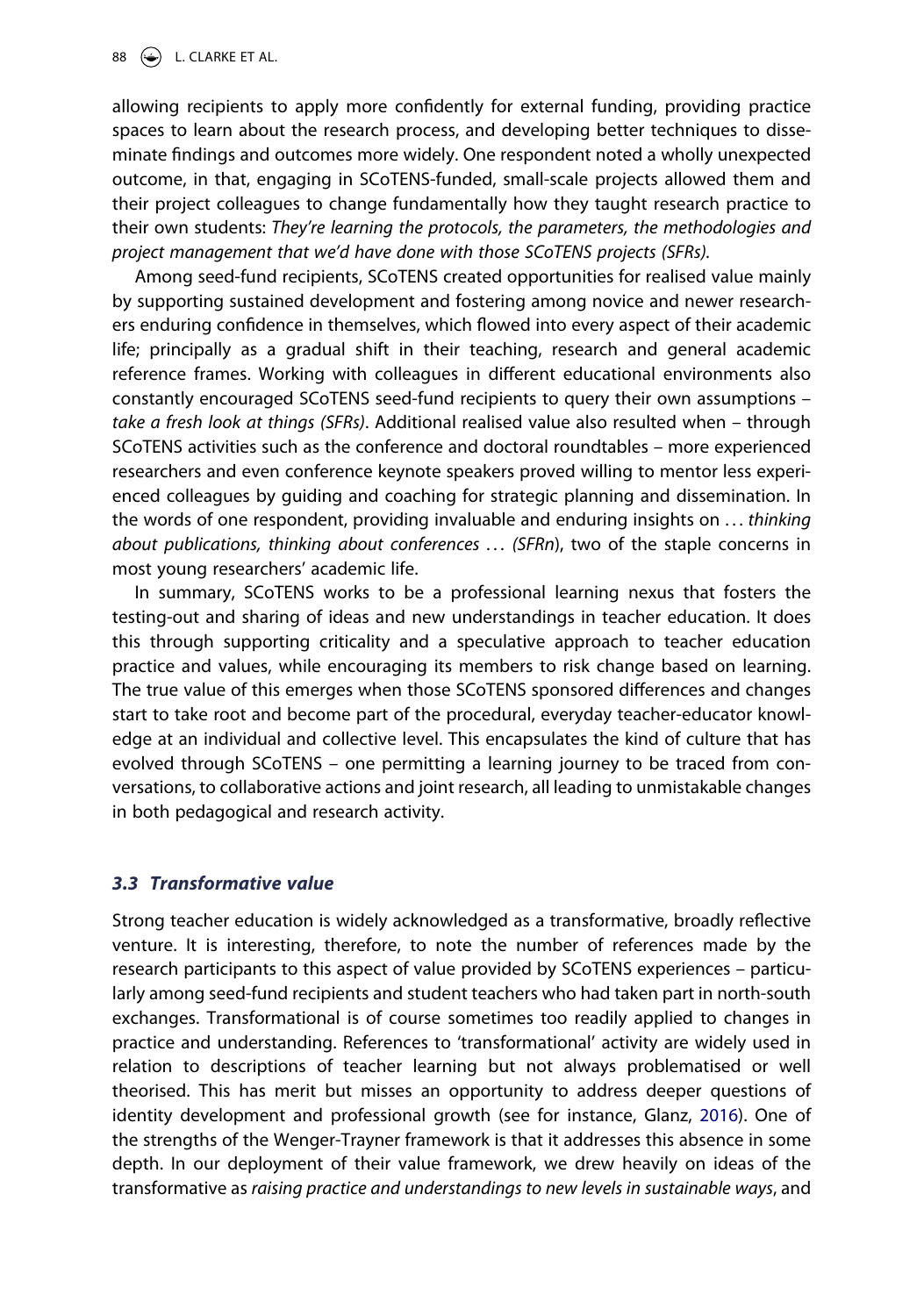on the connections that surface when experimentation in practice is explored in relation to the assumptions it challenges and the new perspectives on identity it generates.

The challenging of taken-for-granted assumptions about 'the other' and the embracing of opportunities to do things a little differently featured in several of the conversations among the SCoTENS seed-fund recipients (SFRs). They saw the funding, though small in real terms, not only as a previously unavailable impetus to conduct cross-border educational research with immediate and longer-term benefits (such as engaging in professional dialogue, learning from each other, finding common interests, and instigating subsequent funding applications) but also as facilitating strongly transformative experiences in itself because of the nature of the research topics and the openness of SCoTENS to a rich variety of activities.

SCoTENS-funded research was seen by a number of respondents as a catalyst for a related shift in their teaching, research interest, and professional understandings. Working with colleagues in different educational environments was described as invaluable in the way it challenged these respondents to query their existing assumptions – . . . [to] *take a fresh look at things* (*SFRs*) and so *. . . make some* [deep] *changes happen* (*SFRn*). As mentioned earlier in the paper, SCoTENS seed-funding opened up opportunity to work with sometimes more experienced colleagues, and often in first externally funded contexts (SFRs/SFRn). Working with these previously unknown colleagues was recognised as having considerable professional value; . . . *Geographically close is sometimes culturally different, but it's amazing what can be done* (*SFRs*). And, indeed, the resulting SCoTENS catalogue of published research is more than ample testimony to this: to date, well over 100 such small-scale projects have been funded. Information about these projects including downloadable reports and related papers from those that are now complete can be found on the SCoTENS website. $2$ 

<span id="page-11-1"></span>Two of the conditions Wenger-Trayner and Wenger-Trayner [\(2015c](#page-19-4)) note for possibly transformative learning relate to the opportunity for 'blue-sky' type thinking and the more mundane possibility of exploratory funding following this. To a degree, SCoTENS seedfunding does so. It was interesting to note this struck a chord among respondents with one in particular speaking of the funding filling a gap – *a real lacuna in CPD in* [teacher educator development] *(SFRs)*, and another noting how it made possible, for the first time *thinking about publications, thinking about conferences* (*SFRn*). Indeed, in these and various other ways the SCoTENS seed-funding initiative was seen by each of the nine seed-funded research participants as an invaluable bridge to professional development – offering variously personal and professional development opportunities very much in line with the aspirations of SCoTENS as an organisation and its founding principles. Within the context of the research for the present paper, both founding members spoke of their hopes for the value of the research projects and their potential transformative contribution to SCoTENS' teacher educators' professional identity; namely, fostering deeper understanding and appreciation of teacher education traditions across the island of Ireland through imaginative and defining research opportunities for professional growth, future careers, and reputations.

<span id="page-11-0"></span>Acquiring a teacher's professional identity is best understood as a dynamic process – one that is not only influenced by individual personality and capacities, such as the ability to adapt to changing policy and social contexts (Beauchamp & Thomas, [2009](#page-18-18); Schepens et al., [2009](#page-18-19)) but also by externalities such as community endorsed aspirations like mutual respect, pride in shared values and quality of practice, and the conditions that support and foster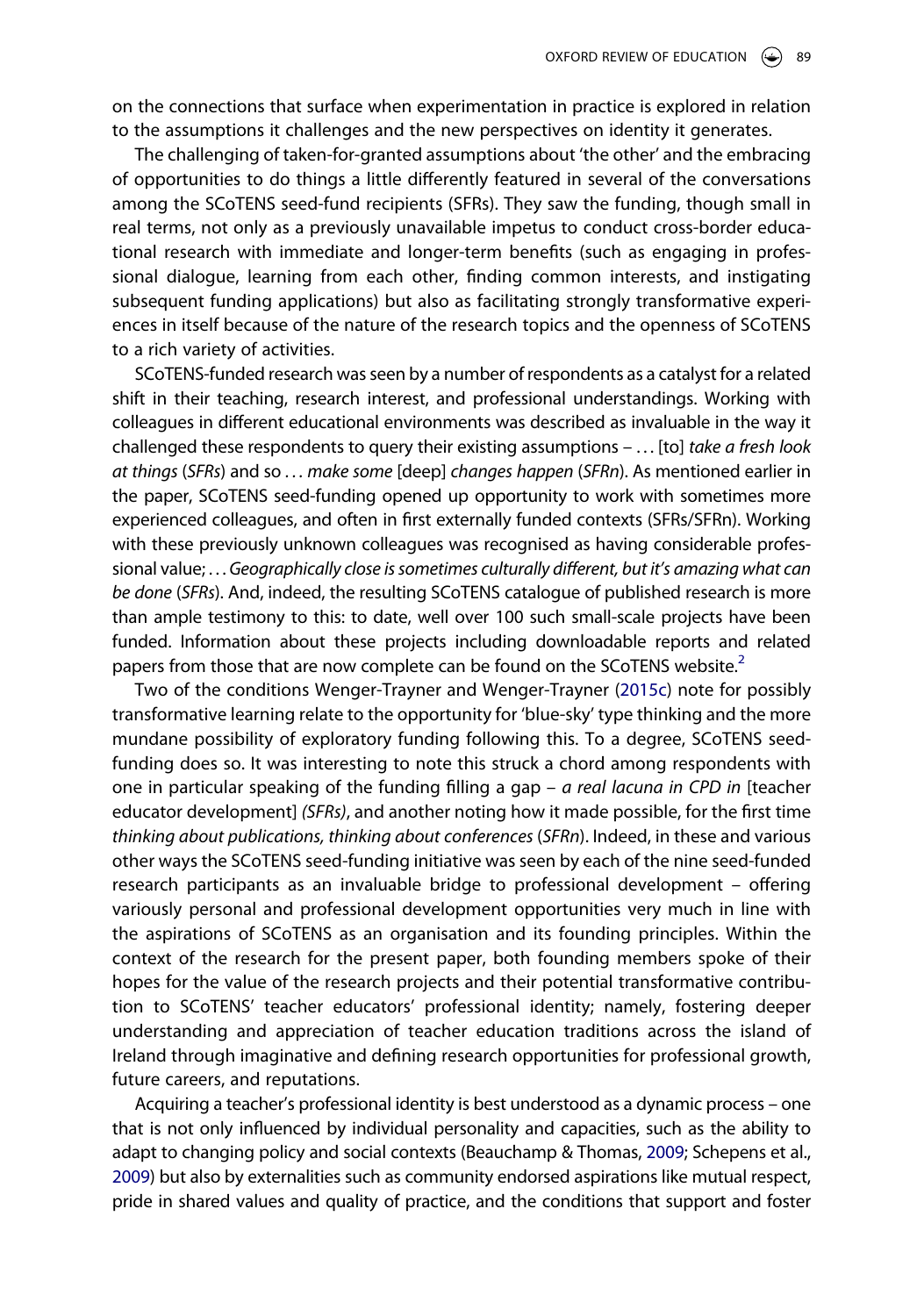90  $\left(\bigodot\right)$  L. CLARKE ET AL.

these. Wenger-Trayner and Wenger-Trayner ([2015a\)](#page-19-0) place opportunities for highly developmental *exploratory work* and deliberate engagement with *boundary items* that enable *cross-boundary learning experiences* at the heart of the 'knowledgeability' that represents a transformative adaption of different perspectives and meanings (Wenger, [1998\)](#page-19-2).

There are a number of strong indications from the findings that the student teachers involved in SCoTENS-sponsored cross-border teaching practice exchanges both experienced and valued such opportunities. The depth of any learning experience can best be gauged by the resulting commentary and action propositions on the part of the learner. Positive responses from participants included the changes in professional confidence they experienced due to mixing with and learning about and from those in another education system and from different pedagogical and cultural backgrounds (such as *Educate Together* schools - multidenominational schools in the south of Ireland). For instance, one student teacher observed that it was a revelation to be able to: *Go out and do something different, take a risk and if it doesn't work, you will still be fine at the end of it',*  rather than doing the same lesson or the same type of lesson every day [STs]. Another participant observed:

I think everybody [on the exchange] has had a brilliant experience, and has benefitted greatly from everything to do with it ... Definitely, you should be given the experience to go out of your boundaries to somewhere else where you're not used to the curriculum, not used to the schooling system . . . it's something that you'll take with you throughout your career and your practice. *(STn*)

These and similar responses indicate a marked shift in understanding among the student teachers that came from being able to observe and experience different teaching methodologies. Respondents from both jurisdictions felt the exchange to be of defining value as it had the effect of generating greater confidence, self-belief, and openness to making provision for a range of different pupils.

This confidence translated into exploring new methods and approaches that participants felt otherwise they would most probably not have done. One spoke about how:

In our thinking and practice as student teachers, we've learned a completely different and new, exciting system ... working so much with the people around you and helping [them] trusting that they'll do their part if you do yours. It . . . was a team effort the whole way. *(STs)*

Another student teacher noted that the exchange opened up new and beneficial perspectives on how teaching and learning can be organised in classrooms and across school settings:

... having the opportunity to go down south and see how they teach ... their day-to-day structure is completely different from what I was used to which was brilliant, because I got to adapt to that, and I got to teach in different ways. *(STn*)

It was, however, commentary from the exchange students in regard to a new awareness of and willingness to confront the same taken-for-granted assumptions about 'the other' and the embracing of opportunities to do things a little differently – points also made by SCoTENS seed-funded respondents – that registered most strongly with the researchers. The re-assessing of some fundamental assumptions – and opening up new and beneficial professional perspectives was particularly interesting. One student teacher noted: . . . *it is so needed, because whether you're in, say, all-Catholic or all-Protestant primary schools, that*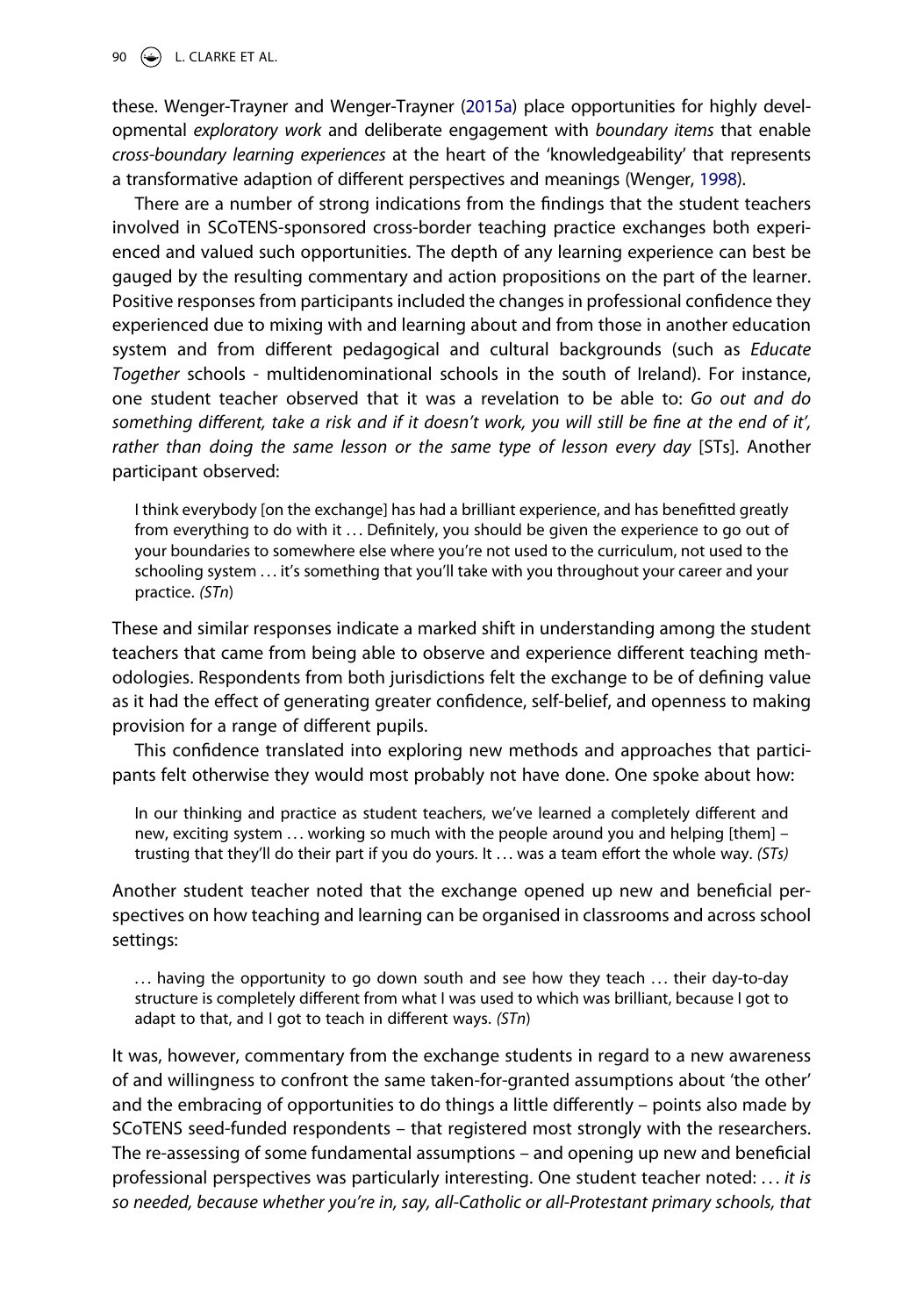*is not reality. Once you leave school that's not what you're going to be working in, and for people who have just come through an all-Catholic education, it's a complete shock. To be immersed in* [social diversity] *from such a young age is such a good experience (STn*).

Additionally, there was a valuable maturity notable in some of the observations regarding new understandings of the broader aspects of professionalism in teacher identity. For instance, another student spoke about the need for SCoTENS to continue the exchange programme, because: *No matter what happens, teacher education both north and south kind of needs to move together. We are one really, we are all teachers, we are teaching the children of tomorrow* (*STs*). Another student teacher – having noted the potential damage Brexit was already doing to professional mobility – observed that it would be a shame if opportunities to work and study in the south were lost. On their exchange they were pleasantly surprised to find: *There were teachers* [in the southern placement schools] *who had studied in Belfast . . . it was still nice to see people from up here*  [in the north] *getting that chance. I'd love to do that maybe if I ever got the chance to go down* [south] (*STn*). Similarly, one southern exchange student noted that it was: . . . *an incredible experience to go from something that you're so comfortable with in your own environment* [RoI] *. . . to somewhere where it's completely different. It shows that there* [are] *great relations there, that we can go and make new experiences* (*STs*).

To a degree what we observed among the responses from SCoTENS seed-funded and student–teacher exchange participants in the value-creation study embodies the types of conditions and opportunities that give rise to agentic actions that are arguably critical to transformative learning. In enabling the emergence of such transactional opportunities for developing professional identity, SCoTENS offers an important and unmatched value proposition on the island of Ireland.

# **4. Discussion and conclusion**

#### *4.1 Discussion*

The Wenger–Trayner Value Creation Framework with its focus on differentiated value creation was selected in order to examine how SCoTENS, as a unique, boundary-crossing, professional learning network, might be better understood for its work to date and into the next decade. The key question addressed was: *What is the value of SCoTENS and its various activities to its membership*? Members researched on this included the secretariat, committee members, founding members, student teachers on exchange, doctoral students, seedfunded research participants, and conference delegates. The study was in the context of their personal and collective narratives, with attention to what counts as 'value' to whom and why.

The data gathered from educationalists both North and South who had engaged with aspects of the SCoTENS project, indicated interesting and encouraging value-gain and benefit. In sum, research participants attributed significant professional development to their engagement with SCoTENS and aligned the extent of this development with the level of interaction SCoTENS facilitated with other professionals from across the North/South divide.

Key themes emerged from the various Value Cycles that embodied collaborative and supportive ideals. These included: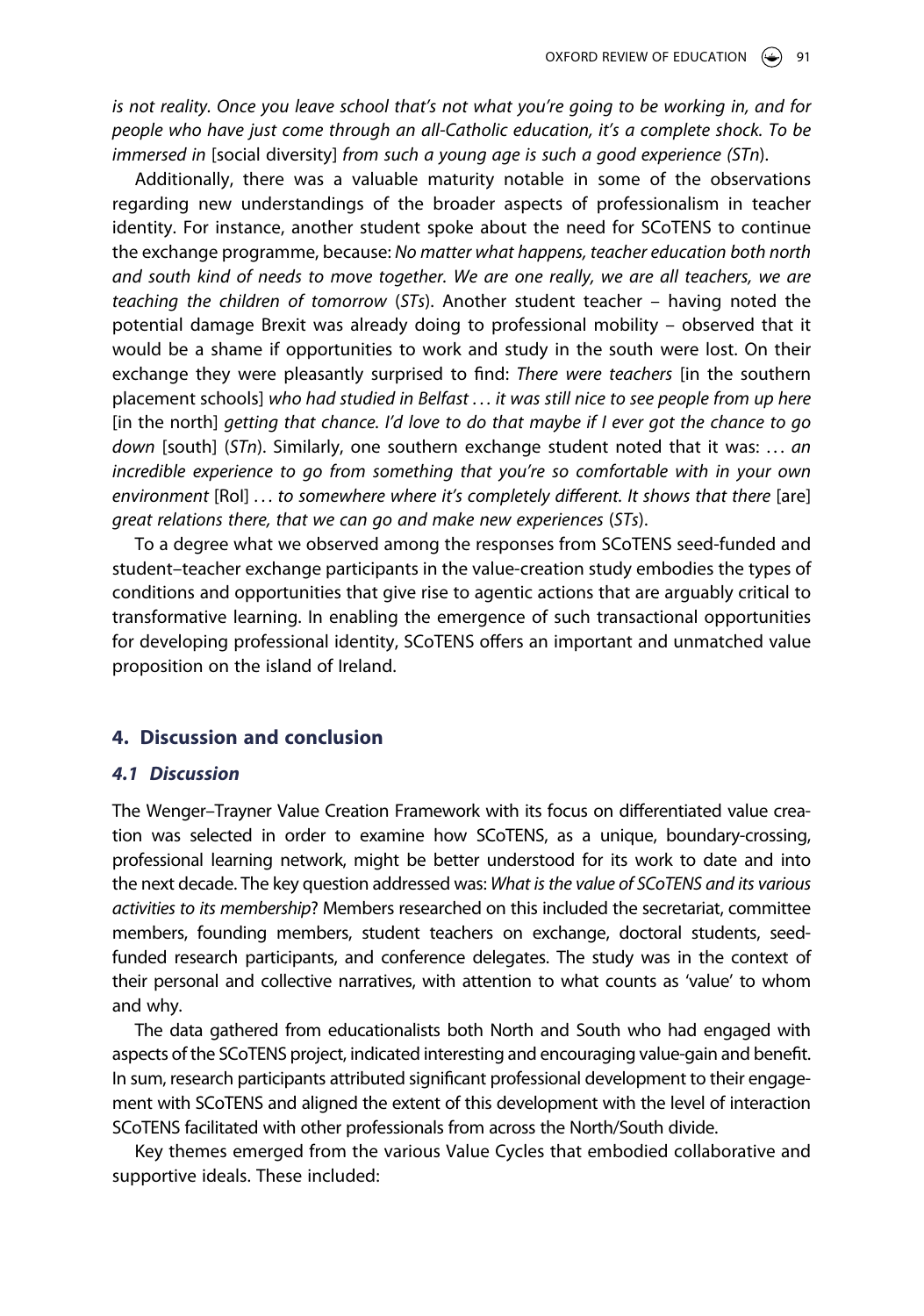- Mentoring and the idea of the extended hand from the Immediate Value cycle;
- Exposure to difference and the leading hand from the Potential Value cycle;
- Stimulating critical thinking and/or support in the Applied Value cycle; and,
- Empowerment to move beyond our 'comfort zones' in the Transformative Value cycle.

More particularly, the research suggests that the prioritisation of two overarching values remains highly pertinent to the Community as we move forward. One is the *enabling value: agentic action* in evidence among members through their involvement with SCoTENS which on the basis of the evidence here is in good health. The other is the *strategic value: continuity and change*. Our greatest challenge here lies now in engaging with government stakeholders to convince them of the value of SCoTENS as a "boundary object" where the boundary/border is more significant and potentially divisive than ever, post-Brexit. An especially troubling issue is the continuing struggle with the Department of Education and Department for the Economy in Northern Ireland to have Northern funding restored.

On a more positive note, it is clear that those who engaged with the research process have benefited professionally from their participation in SCoTENS and attributed this to the North/South dimension as evidenced by the theme of leadership together which was prevalent throughout the findings. This is the case across all participant groups. The student teachers felt challenged and supported in adjusting to different curricula and teaching cultures. The doctoral students appreciated the opportunity to 'go public' with their work in a different jurisdiction although it might be noted this initiative had only been in place for two years when the study reported here began.

Teacher educators within the SCoTENS community appear to have benefited tremendously from its opportunities with particular worth attributed to research funding alliances and networking. Of note in this respect is that SCoTENS would appear to support two agendas – the personal and collective. On the one hand, academics found a forum for competitively generated income (albeit small-scale), networking, research activity, and publication – a theme increasingly relevant for higher education staff on both sides of the Irish border in terms of professional and academic respect and promotional prospects. However, this personal benefit completely aligned with the collective – in that only projects that promoted mutual understanding across both jurisdictions were funded. Hence, the corpus of work now available on the SCoTENS website and published variously in respected professional and academic journals bearing on this broad principle linked to teacher education.

Reflecting on the research process, the authors acknowledge the usefulness of the Wenger-Trayner value-creation framework for drawing out indications of value-gain among the participants, and so allowing a gauging of professional learning benefits on a range of levels. We believe the approach also brought to the surface the complexity of the professional landscape we are working within on this island, with its multiplicity of "minicultures" and its various communities of practice. The study revealed a variety of SCoTENS inspired "boundary encounters" which are diverse and undoubtedly "interesting places" and it demonstrated the usefulness of narrative as a tool for exploring experiences and perspectives. In short, this study in value-creation allowed us to identify and better understand the value of involvement in SCoTENS activity to a variety of participants including student teachers, seed-funding recipients, committee members, and conference delegates.

It showed something of the challenges and limitations of our adopted approach too. It is noteworthy that there were no examples in the data of dis-identification, tension, or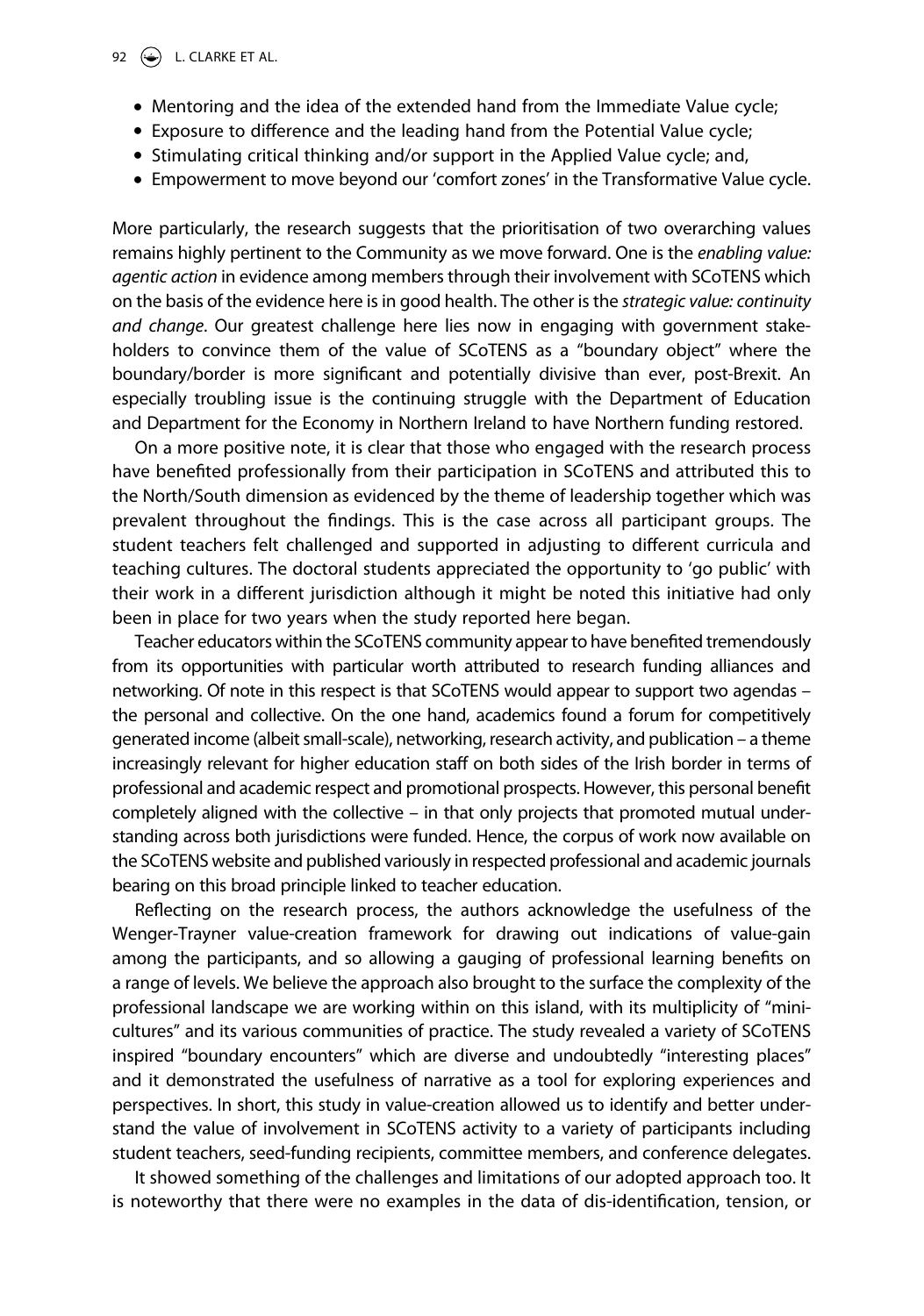conflict. Whether this is partially attributable to our approach is not possible to determine although it is a point we bear in mind for possible future work.

#### *4.2 Conclusion*

This paper has reported on an ongoing study into the challenges facing SCoTENS in a post-Brexit world and the articulation of its value as a unique, all-island professional learning network. By focusing systematically on what SCoTENS has done to date and its activities – through the voices and insights of those involved – the paper offers an authoritative and timely reading of the organisation, its value, and its work.

Readers outside Ireland could be forgiven for thinking that the account offered in this paper is somewhat unremarkable. After all, on the face of it, is it not the positive account one might expect when peers and professional colleagues come together to work on projects pertaining to their professional lives, common interests, and settings? We suggest, however, that it is in fact quite remarkable, significant and inspiring. Prior to SCoTENS, there has not been a tradition of formal academic and professional engagement across teacher education on this island. While there were undoubtedly examples of sharing and cooperation among academics, a case in point being the cross-jurisdictions ESAI with its wellregarded academic journal and annual conference, there was no state/official support mechanism that enabled the two parts of the island to engage around teacher education, and there was no official mechanism for bringing teachers, teacher educators and student teachers into dialogue together. Indeed, it is far more likely that colleagues, north and south, have typically had more involvement with their counterparts in England, Scotland or Wales or elsewhere, than with their peers across the two parts of Ireland itself. Thus, the comparative lived experiences, educational practices and policies of those in our nearest jurisdiction remained mostly hidden until the late 1990s.

SCoTENS has helped the teacher education community on the island of Ireland to move on from the political turmoil and violence which led to the loss of over 3000 lives in the years leading up to the relative peace which developed following the signing of the Belfast /Good Friday Agreement in 1998. The opening-up of conversation among 'the geographically close' if 'culturally different' is generating awareness of both difference and commonality, but, most importantly, fostering trust, familiarity, and mutual understanding. The different Wenger-Trayner values captured in the words of the participants in our research point to the breaking down of boundaries and borders at a time when fears of a return to old borders, walls and barriers threaten the ease with which new crossborder networks such as SCoTENS can now, finally, flourish.

#### **Notes**

- <span id="page-15-0"></span>1. Prof Etienne Wenger-Trayner was keynote speaker and a participant in the SCoTENS conference in 2016. He has since advised the SCoTENS Committee on framing understandings of our work through a value-creation framework which led to this present paper.
- <span id="page-15-1"></span>2. See <http://scotens.org/category/research/7-other-projects/>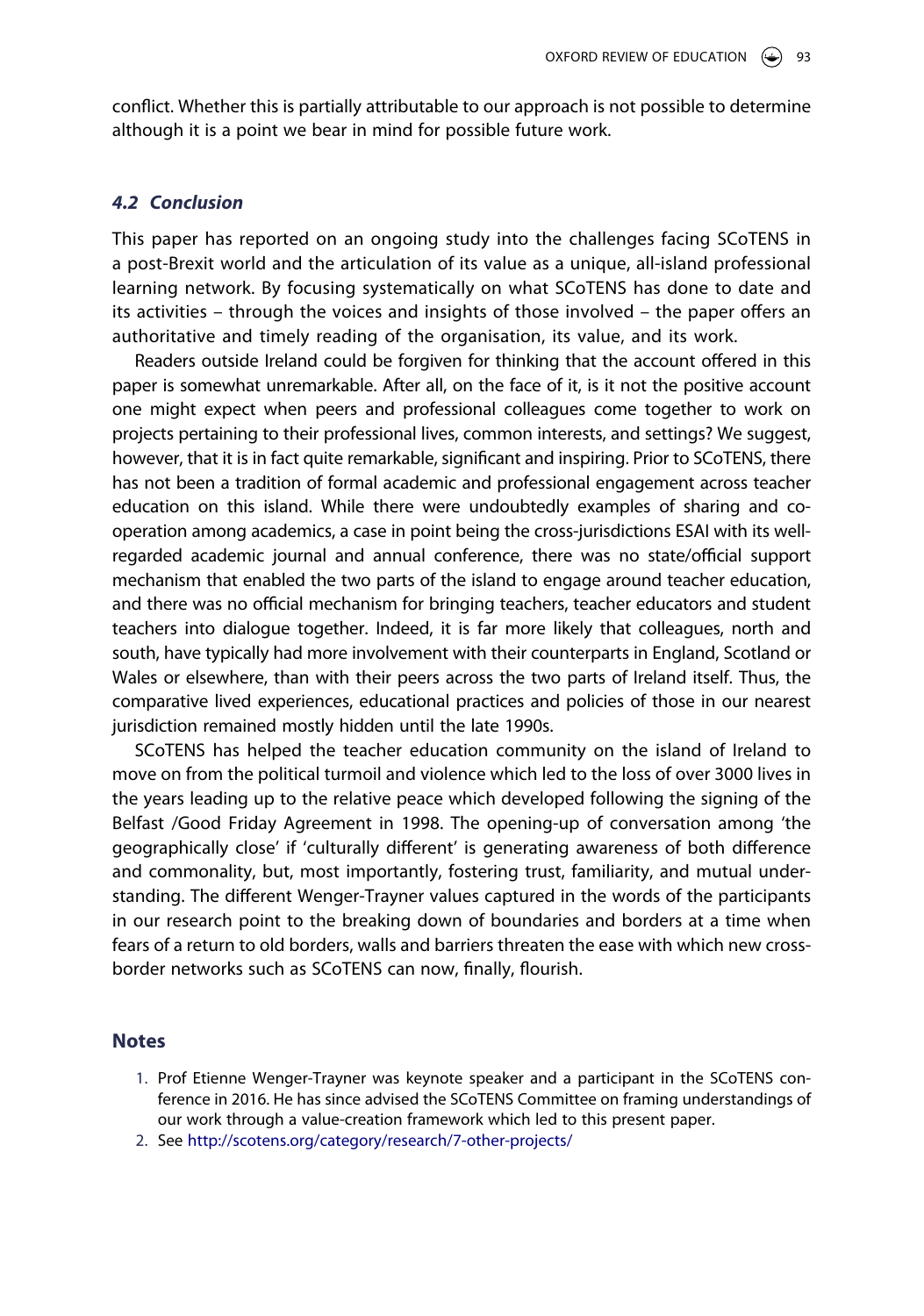94  $\left(\bigstar\right)$  L. CLARKE ET AL.

# **Acknowledgments**

The authors would like to thank Etienne Wenger-Trayner for his advice on methodology. We also thank the OER reviewers who supported us in preparing this publication.

### **Disclosure statement**

No potential conflict of interest was reported by the authors.

# **Notes on contributors**

*Linda Clarke* was born in Brooklyn, New York, moving to Northern Ireland in early childhood. She qualified as a teacher in 1983 and served as a Geography teacher and Head of Department for 15 years in schools in England and Northern Ireland, within both the private and public sectors. She was appointed as a Lecturer in Education at Ulster University in 2001 and served as Head of the School of Education at Ulster from 2009 to 2013. She served as northern Chair of SCoTENS and has co-written the first History of Teacher Preparation in Northern Ireland (Farren Clarke and O'Doherty, 2019). She is currently Research Director for Education at Ulster and a member of the UK REF 2021 Sub-Panel for Education.

*Conor Galvin*, BA, MA(Kent), MPhil PhD (Cantab), CTG is based at UCD College of Social Sciences & Law, Dublin, Ireland, where he directs the PhD Education programme and lectures and researches on various education, public policy, and research methods programmes. His interests include policy and policy networks, professional knowledge and capability, and the impact of new and emergent technology on learning and society. Before joining UCD, Dr Galvin taught and researched at the University of Wales Swansea, and the University of Cambridge, England, UK.

*Maria Campbell* began her career in education as a primary teacher and as primary principal. In 2000, she joined the Education Department, St. Angela's College, Sligo, as lecturer and is currently Director of Graduate Programmes. Maria also teaches on undergraduate and postgraduate programmes. She has secured funding from the EU and Irish Aid to support her work on collaborative international research projects in Europe and Africa, with her research interests and publications focusing on education in multicultural contexts, identity development, technologies and the reconceptualisation of Teacher Education.

Maria is Southern Chair of the cross-border body for teacher education on the island of Ireland the Standing Conference for Teacher Education North and South (SCoTENS 2019-2022). She was invited by NOKUT (the Norwegian Agency for Quality Assurance in Education) to deliver workshops to Norwegian teacher educators in 2018, following the introduction of the 5-year master's programme for primary teachers in Norway. Her current research projects include an examination of 'Education for Everyday Sustainability' in collaboration with two Finnish colleagues, Dr. Hanna Kuusisaari and Prof. Minna Autio; how technology can support children in Hospital Schools who are 'distanced'; student teachers' as researchers.

*Pamela Cowan* is a Senior Lecturer in the School of Social Sciences, Education and Social Work at Queen's University Belfast. From 2013-2017 she was Director of the PGCE Programme developing both students' competence and tutors' confidence in the pedagogical use of technology in teaching and assessment. She is currently responsible for pre-service training in the areas of ICT/Computing, Masters level courses in e-learning and supervising doctoral students. Dr Cowan's general areas of research interest encompass innovative uses of new and emerging technologies in educational contexts and assessment in the education sector. More recent work has involved using handheld devices for location aware learning experiences, mapping teacher professional development through e-portfolios, multimodal literacies, embedding pedagogically effective games and simulations in teaching, investigating computational thinking and alternative learning contexts for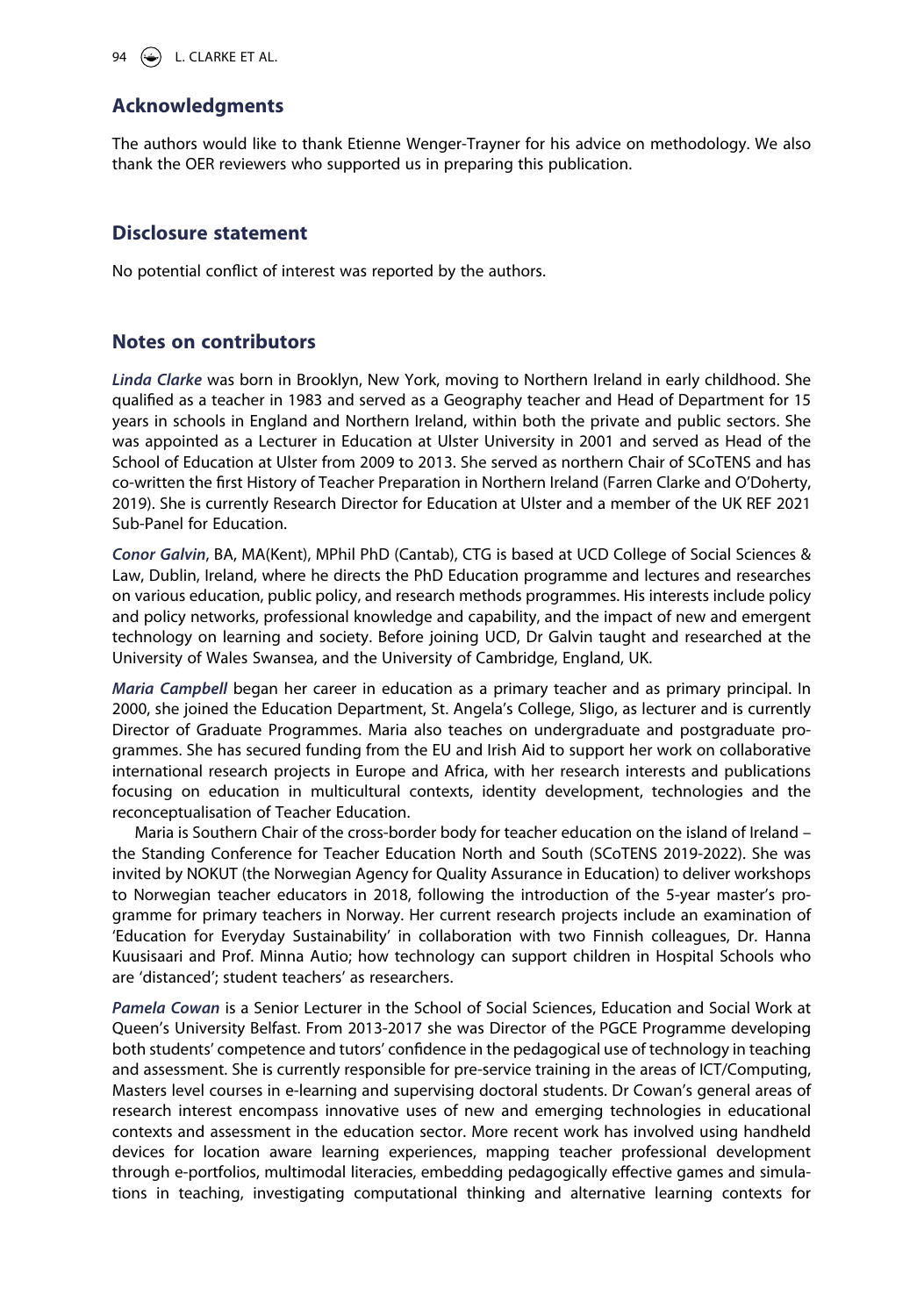programming such as CoderDojos. Dr Cowan has presented her work at numerous international conferences in Europe and the USA since 1998.

*Kathy Hall* is Professor of Education at University College Cork. Her professional and research interests span teacher education, comparative education, inclusion, pedagogy, and assessment. A former co-chair (southern) and current member of the Standing Conference on Teacher Education North and South (SCOTENS) she recognises the power of collaboration across cultural boundaries for the promotion of mutual understanding and peace.

*Geraldine Magennis* teaches Education and Literacy on the BEd (4-year) primary degree pathway at St. Mary's University College, Belfast. She specialises in the Early Years phase. Her fieldwork responsibilities include the supervision of students on school placement in primary and nursery settings. At post-graduate level, she is a dissertation supervisor on the MEd programme. Her research interests focus particularly on the teaching of reading in the early years and children's literature. She is also interested in comparative approaches to educational systems. These include the various systems within the UK/ROI and the United States of America. Most recently (2017-2019), she returned from secondment where she fulfilled a Visiting Professorship role, teaching Elementary Literacy in the Education Department at Valparaiso University in Indiana, USA. She is a member of the Literacy Association of Ireland (LAI).

*Teresa O'Doherty* is President of Marino Institute of Education, Dublin. A member of the SCoTENS Committee until 2020, she held the position of Southern Chair of SCoTENS from 2008 to 2012, during which time the Furlong Review of SCoTENS was commissioned. Teresa publishes in the field of teacher education and the history of education and she is currently the President of the Education Studies Association of Ireland.

#### *Noel Purdy* MA (Cantab), MA (Ed.), MEd, PhD, PGCE, PGCCET, SFHEA, FLF, FCMI, CMgr

Noel Purdy is Director of Research and Scholarship and Head of Education Studies at Stranmillis University College, where he is also Director of CREU (the Centre for Research in Educational Underachievement). He lectures at undergraduate and postgraduate level and has a particular research interest in educational underachievement, special educational needs and tackling bullying in schools. He has been the northern co-chair of the all-Ireland Standing Conference on Teacher Education North and South (SCoTENS) since 2016. He is a member and former chair of the Northern Ireland Anti-Bullying Forum (NIABF 2013-2016) and was President of NASEN in Northern Ireland (2014-2016). Recent research projects include a two-year Erasmus+ project working with 4 other EU partners to address cyberbullying in schools, a study of parental experiences of the SEN system in Northern Ireland funded by NICCY, and a survey of parental experiences of lockdown homeschooling in Northern Ireland. He is Deputy Editor of Pastoral Care in Education - An International Journal of Personal, Social and Emotional Development. In July 2020 he was appointed chair of the Ministerial expert panel to examine persistent educational underachievement in Northern Ireland.

*Lesley Abbott* is an Honorary Fellow of Ulster University and Educational Research Consultant, previously a Research Fellow at Ulster University. She was awarded the Brian Simon Educational Research Fellowship in 2006-07 by the British Educational Research Association. Her research interests include teacher education and the needs of student teachers, the professional needs of learning support assistants particularly in relation to pupils with complex needs, integrated education, and children's use of tablet technology.

#### **ORCID**

Noel Purdy http://orcid.org/0000-0002-6180-9669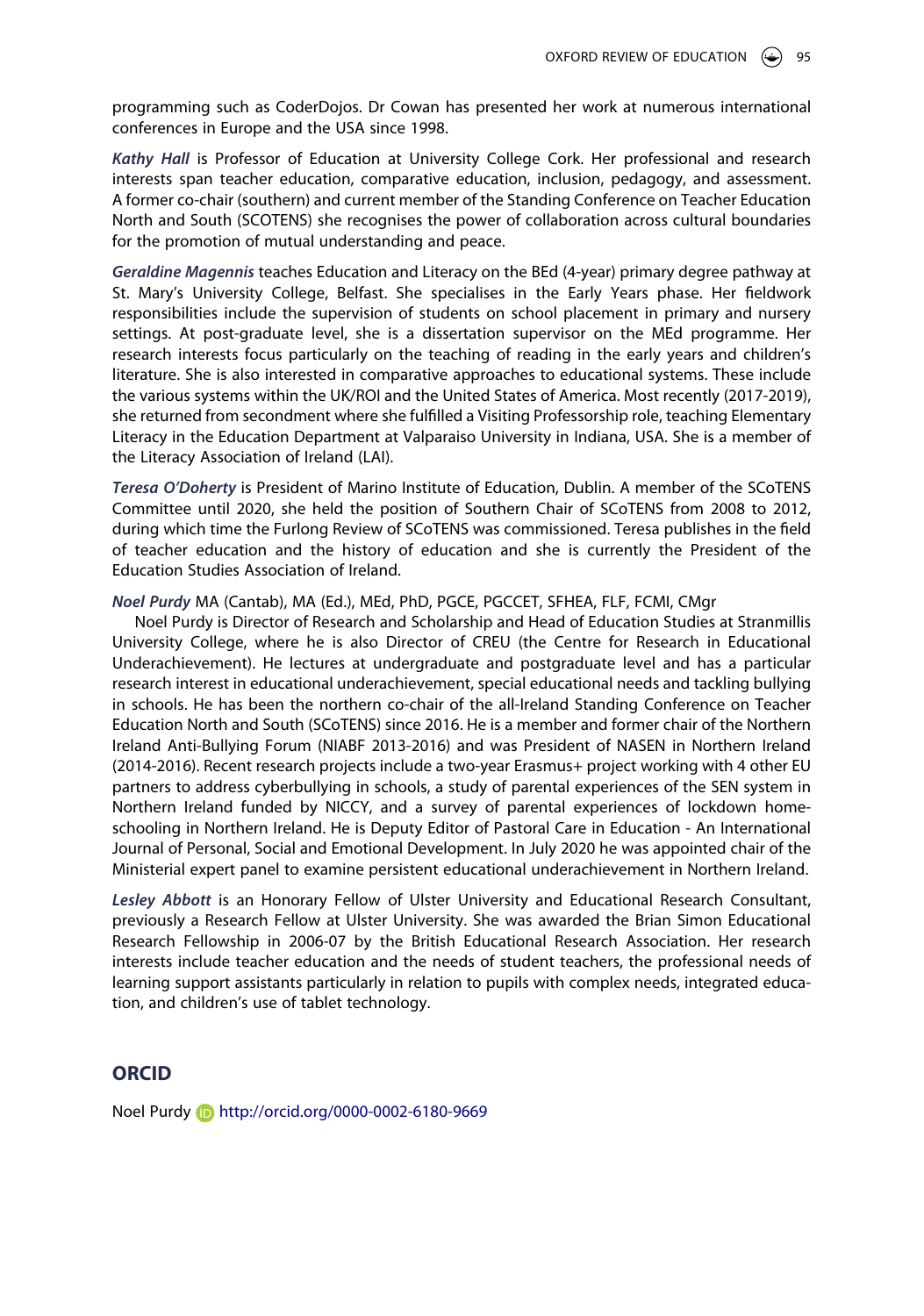$\left(\bigodot\right)$  L. CLARKE ET AL.

# **References**

- <span id="page-18-18"></span>Beauchamp, C., & Thomas, L. [\(2009\)](#page-11-0). Understanding teacher identity: An overview of issues in the literature and implications for teacher education. *Cambridge Journal of Education*, *39*(2), 175–189. <https://doi.org/10.1080/03057640902902252>
- <span id="page-18-9"></span>Braun, V., & Clarke, V. ([2006](#page-3-0)). Using thematic analysis in psychology. *Qualitative Research in Psychology*, *3*(2), 77–101. <https://doi.org/10.1191/1478088706qp063oa>
- <span id="page-18-16"></span>British Educational Research Association [BERA]. ([2018](#page-6-0)). *Ethical guidelines for educational research*  (4th ed.). [https://www.bera.ac.uk/researchers-resources/publications/ethical-guidelines-for](https://www.bera.ac.uk/researchers-resources/publications/ethical-guidelines-for-educational-research-2018)[educational-research-2018](https://www.bera.ac.uk/researchers-resources/publications/ethical-guidelines-for-educational-research-2018)
- <span id="page-18-1"></span>Clarke, L., Abbott, L., Campbell, M., Cowan, P., Galvin, C., Hall, K., Magennis, G., & Purdy, N. [\(2018\)](#page-2-0). Stories from an ongoing conversation: SCoTENS as a forum for sustaining cross-border cooperation for teacher education. *The Journal of Cross Border Studies in Ireland*, *13*, 79–90.
- <span id="page-18-15"></span>Cohen, L., Manion, L., & Morrison, K. ([2011](#page-6-1)). *Research methods in education*. Routledge.
- <span id="page-18-0"></span>Coolahan, J. ([2008](#page-1-6)) SCoTENS: How teacher educators took the lead in 50 North-South cooperation journal of cross border studies. (3), 50–55.
- <span id="page-18-11"></span>Evans, E. [\(2008\)](#page-3-1). *Social history, the making history project archive*. [https://www.history.ac.uk/makin](https://www.history.ac.uk/makinghistory/resources/articles/social_history.html) [ghistory/resources/articles/social\\_history.html](https://www.history.ac.uk/makinghistory/resources/articles/social_history.html)
- <span id="page-18-8"></span>Furlong, J., Pendry, A., & Mertova, P. ([2011](#page-3-2)). *SCoTENS: An evaluation of its first 8 years*. Oxford University.
- <span id="page-18-2"></span>Galvin, C.(Chair) ([2018,](#page-2-0) April). *The standing conference on teacher education, North and South (SCoTENS) Ireland: A community, a space, and a conversation over time*. Invitational symposium conducted at the annual meeting of the american educational research association, New York, NY.
- <span id="page-18-17"></span>Glanz, J. ([2016](#page-10-0)). Action research by practitioners: A case study of a high school's attempt to create transformational change. *Journal of Practitioner Research*, *1*(1), Article 3. [https://doi.org/doi:http://](https://doi.org/doi:http://doi.10.5038/2379-9951.1.1.1027) [doi.10.5038/2379-9951.1.1.1027](https://doi.org/doi:http://doi.10.5038/2379-9951.1.1.1027)
- <span id="page-18-13"></span>Heron, E., & O'Brien, S. ([2019](#page-6-2)) The anticipation, expectation and reality of belonging to the teaching profession. Listening to sixth formers, trainee teachers and recently qualified teachers. *TEAN conference*, Aston University, May.
- <span id="page-18-3"></span>Kaplan, R. S., & Norton, D. P. ([2004](#page-2-1)). Measuring the strategic readiness of intangible assets. *Harvard Business Review*, *82*(2), 52–63.
- <span id="page-18-10"></span>Krzyżanowski, M., & Forchtner, B. [\(2016](#page-3-1)). Theories and concepts in critical discourse studies: Facing challenges, moving beyond foundations. *Discourse & Society*, *27*(3), 253–261. [https://doi.org/10.](https://doi.org/10.1177/0957926516630900) [1177/0957926516630900](https://doi.org/10.1177/0957926516630900)
- <span id="page-18-12"></span>Kubiak, C., Fenton-O'Creevy, M., Appleby, K., Kempster, M., Reed, M., Solvason, C., & Thorpe, M. ([2015](#page-4-0)). Brokering boundary encounters, Ch 5. In E. Wenger-Trayner, M. Fenton-O'Creevy, S. Hutchinson, C. Kubiak, & B. Wenger-Trayner (Eds.), *Learning in landscapes of practice: Boundaries, identity and knowledgeability in practice-based learning*. Routledge.
- <span id="page-18-4"></span>O'Doherty, T., & Hall, K. [\(2018](#page-2-2), April) *SCoTENS as a Learning Organization: Institutional and agency links*. In C. Galvin (Chair) (Ed.) The Standing Conference on Teacher Education, North and South (SCoTENS) Ireland: A community, a space, and a conversation over time. Invitational Symposium conducted at the Annual Meeting of the American Educational Research Association, New York, NY.
- <span id="page-18-6"></span>O'Keeffe, B., & Creamer, C. [\(2019\)](#page-2-3). Models of cross-border collaboration in a Post-Brexit landscape – Insights from external EU borders. *Irish Geography*, *52*(2), 153–173. [https://doi.org/10.2014/igj.v52i2.](https://doi.org/10.2014/igj.v52i2.1376) [1376](https://doi.org/10.2014/igj.v52i2.1376)
- <span id="page-18-5"></span>O'Toole, F. ([2018](#page-2-4)). Here's how post-Brexit Ireland could turn out. *The Irish Times*, October 20t.
- <span id="page-18-14"></span>Richardson, M. [\(2015\)](#page-6-3). Agentic action in context. In R. Young, J. Domene, & L. Valach (Eds.), *Counseling and action*. Springer.
- <span id="page-18-19"></span>Schepens, A., Aelterman, A., & Vlerick, P. ([2009](#page-11-0)). Student teachers' professional identity formation: Between being born as a teacher and becoming one. *Educational Studies*, *35*(4), 361–378. [https://](https://doi.org/10.1080/03055690802648317) [doi.org/10.1080/03055690802648317](https://doi.org/10.1080/03055690802648317)
- <span id="page-18-7"></span>Vanassche, E., & Kelchtermans, G. [\(2016\)](#page-2-5). A narrative analysis of a teacher educator's professional learning journey. *European Journal of Teacher Education*, *39*(3), 355–367. [https://doi.org/10.1080/](https://doi.org/10.1080/02619768.2016.1187127) [02619768.2016.1187127](https://doi.org/10.1080/02619768.2016.1187127)